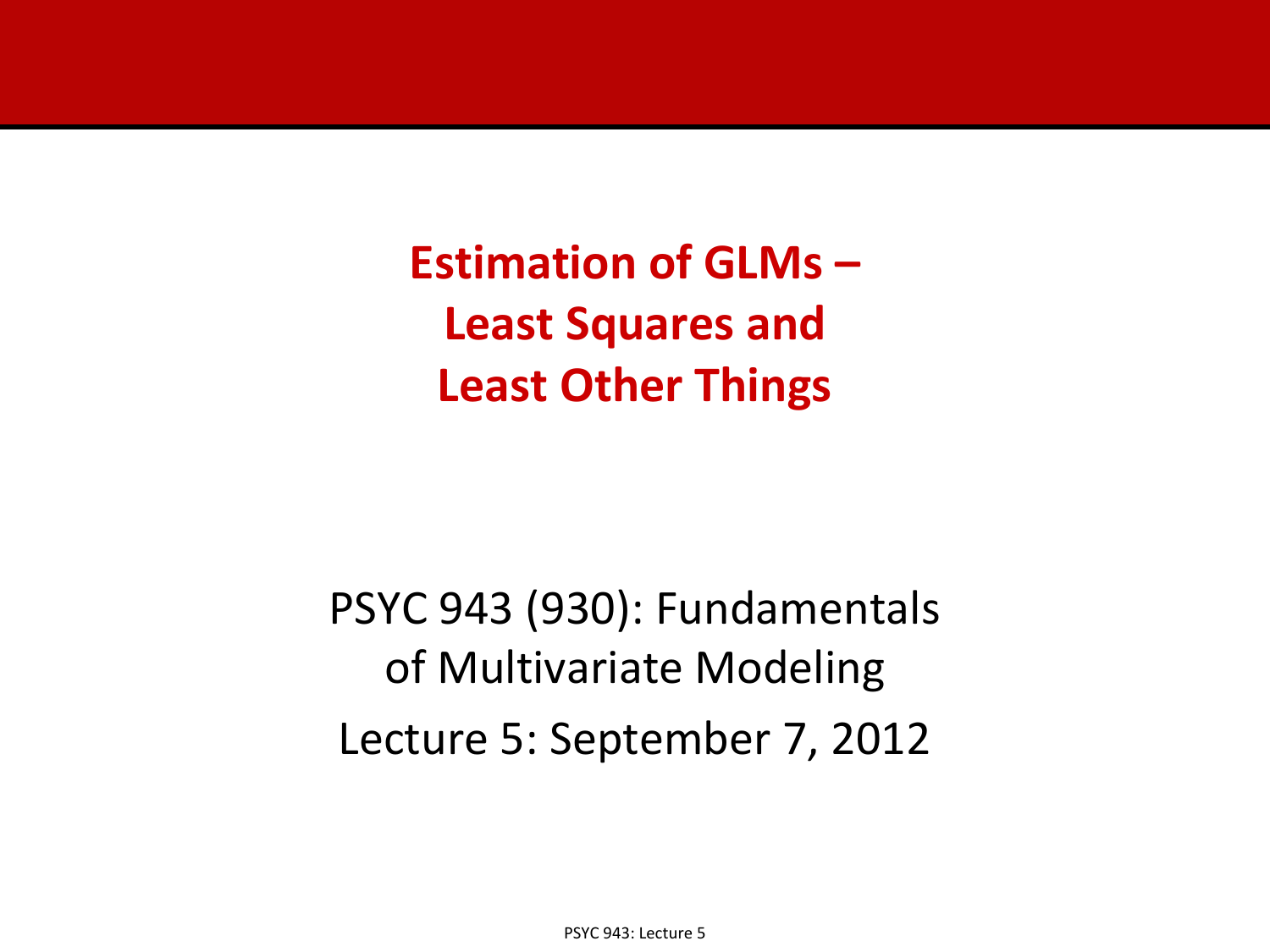- We have had a slight change in the schedule:
	- $\triangleright$  Today's class:
		- Wrapping up from Wednesday (putting our new found mathematical statistics knowledge to use with GLMs)
		- Estimation of GLMs using Least Squares
		- Various \*other\* forms of estimation using "least" somethings
	- $\triangleright$  Next Wednesday's class:
		- Maximum likelihood estimation of GLMs for continuous data (with normally distributed error terms)
	- $\triangleright$  Next Friday's class:
		- Introduction to generalized models (not normally distributed error terms); more maximum likelihood estimation (just with different distributions)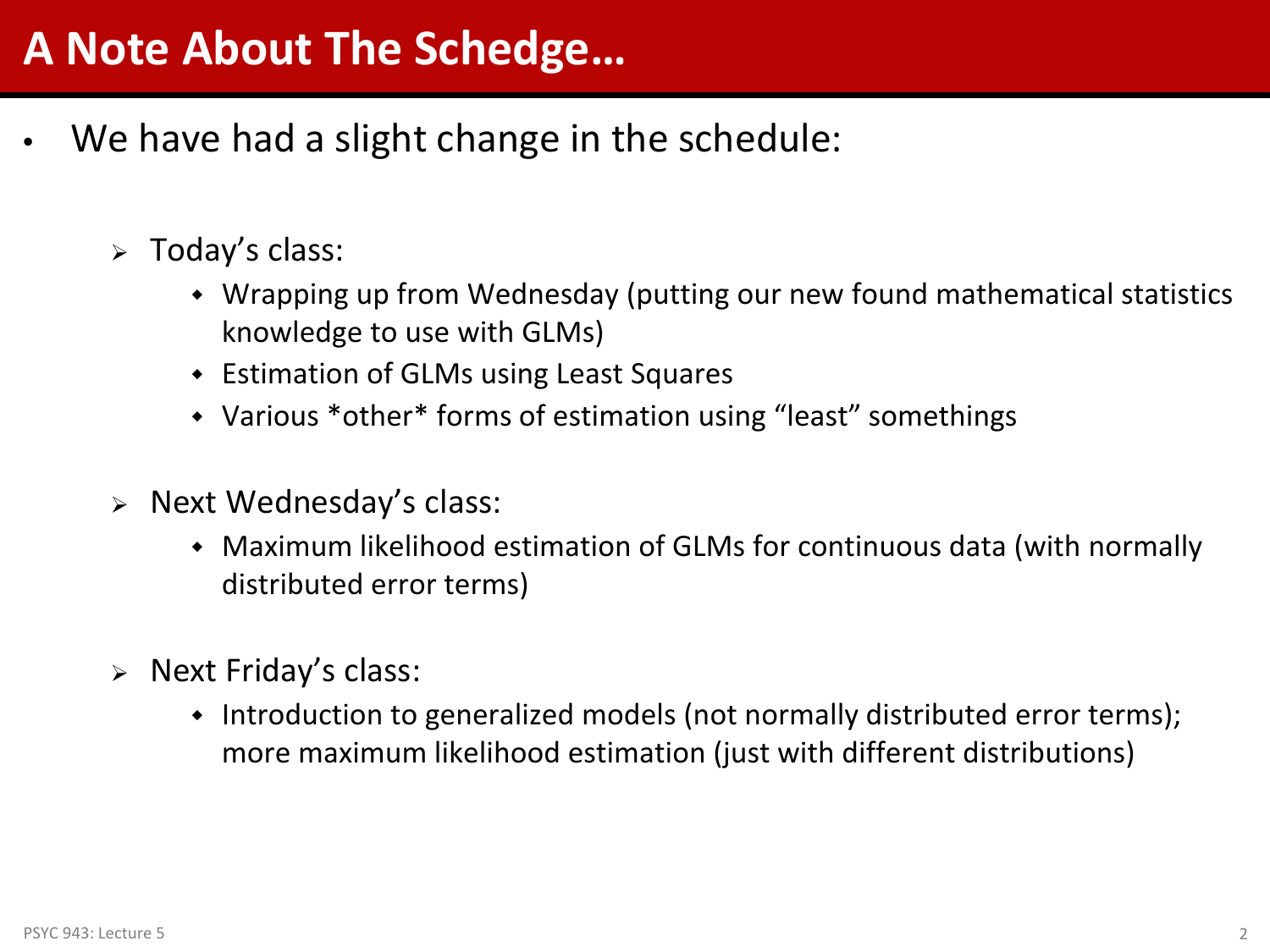# **Today's Class**

- An introduction to estimation…#wtftemplin
- Least squares estimation for GLMs
- Other "least" type estimators for GLMs
	- "Quantile"/median regression (GLMs)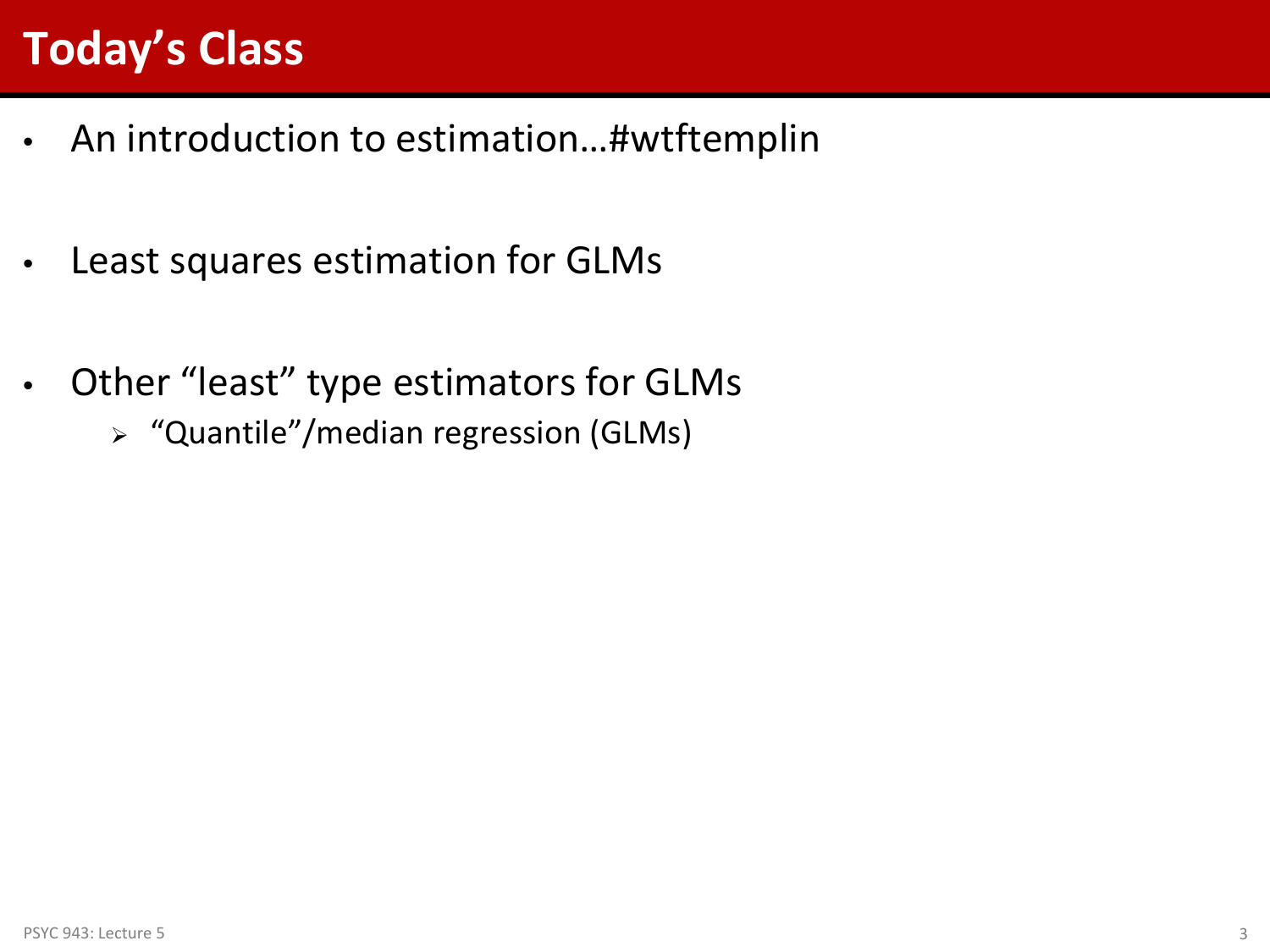## **Why Estimation is Important**

- In "applied" statistics courses, estimation is not discussed very frequently
	- $\triangleright$  Can be very technical... very intimidating
- Estimation is of critical importance
	- $\triangleright$  Quality and validity of estimates (and of inferences made from them) depends on how they were obtained
	- $\triangleright$  New estimation methods appear from time to time and get widespread use without anyone asking whether or not they are any good
- Consider an absurd example:
	- $>$  I say the mean for IQ should be 20 just from what I feel
	- $\geq 0$  Do you believe me? Do you feel like reporting this result?
		- Estimators need a basis in reality (in statistical theory)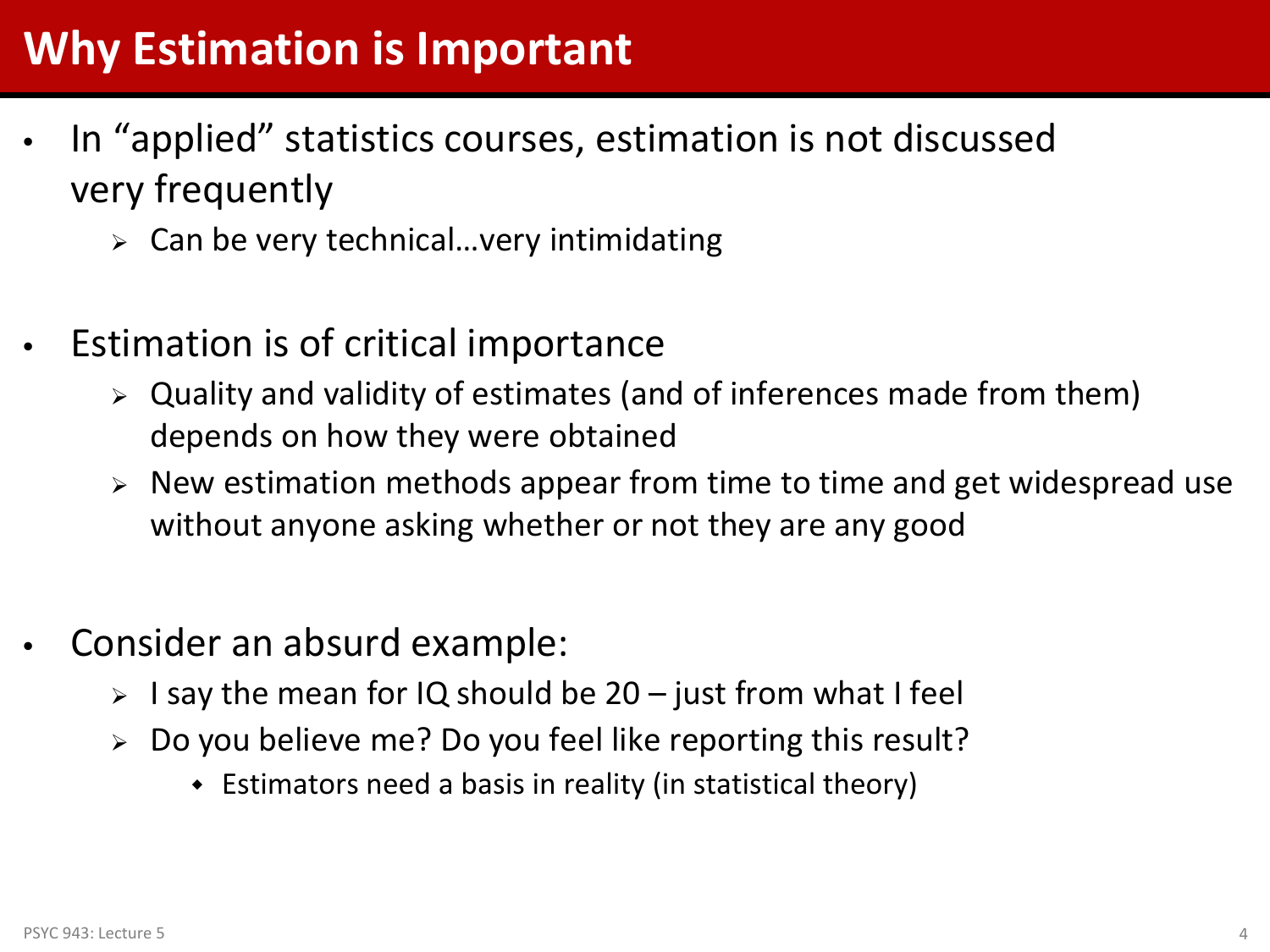# **How Estimation Works (More or Less)**

- Most estimation routines do one of three things:
- **1. Minimize Something:** Typically found with names that have "least" in the title. Forms of least squares include "Generalized", "Ordinary", "Weighted", "Diagonally Weighted", "WLSMV", and "Iteratively Reweighted." Typically the estimator of last resort…
- **2. Maximize Something:** Typically found with names that have "maximum" in the title. Forms include "Maximum likelihood", "ML", "Residual Maximum Likelihood" (REML), "Robust ML". Typically the gold standard of estimators (and next week we'll see why).
- **3. Use Simulation to Sample from Something:** more recent advances in simulation use resampling techniques. Names include "Bayesian Markov Chain Monte Carlo", "Gibbs Sampling", "Metropolis Hastings", "Metropolis Algorithm", and "Monte Carlo". Used for complex models where ML is not available or for methods where prior values are needed.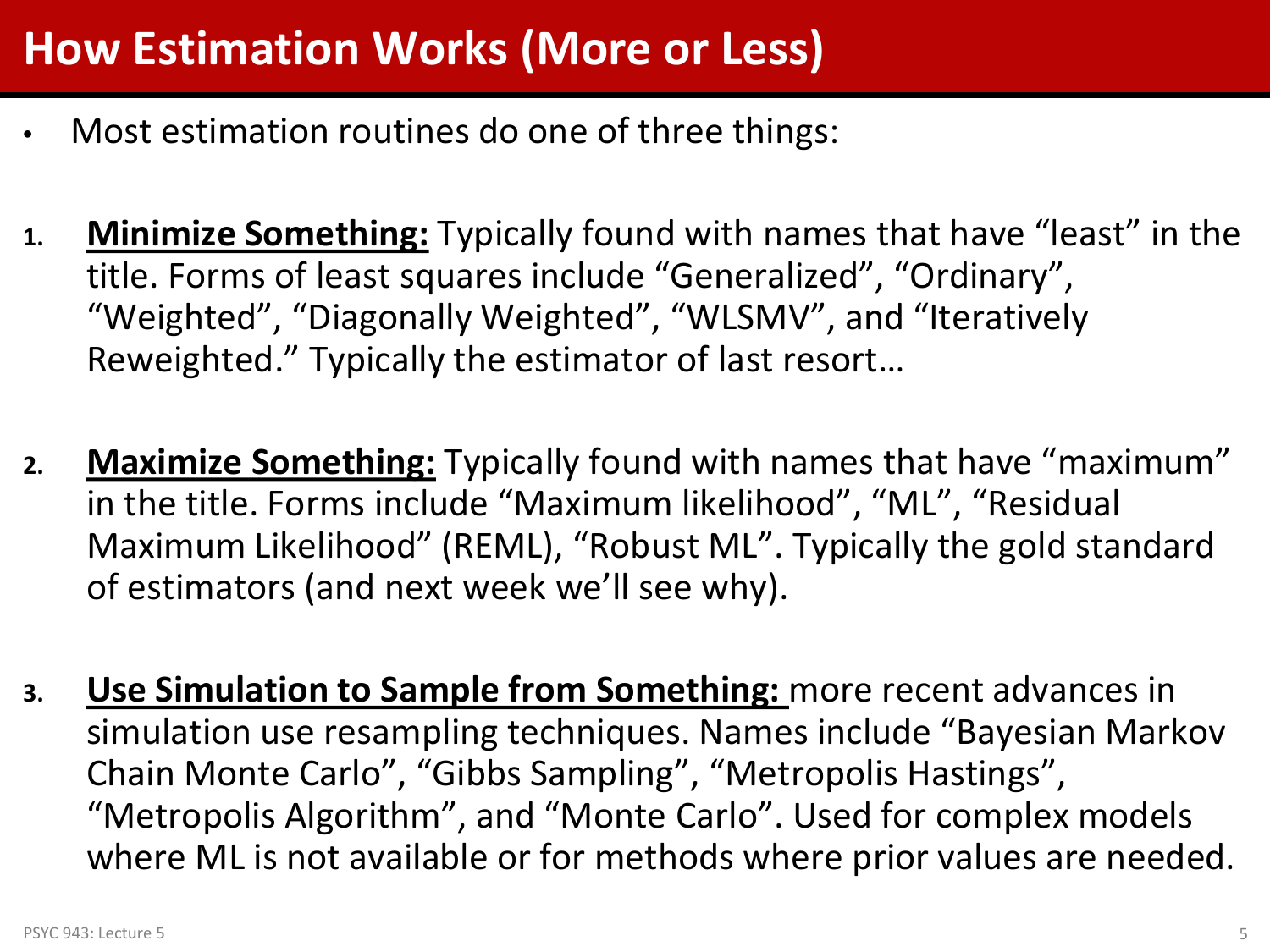# **ESTIMATION OF GLMS USING LEAST SQUARES**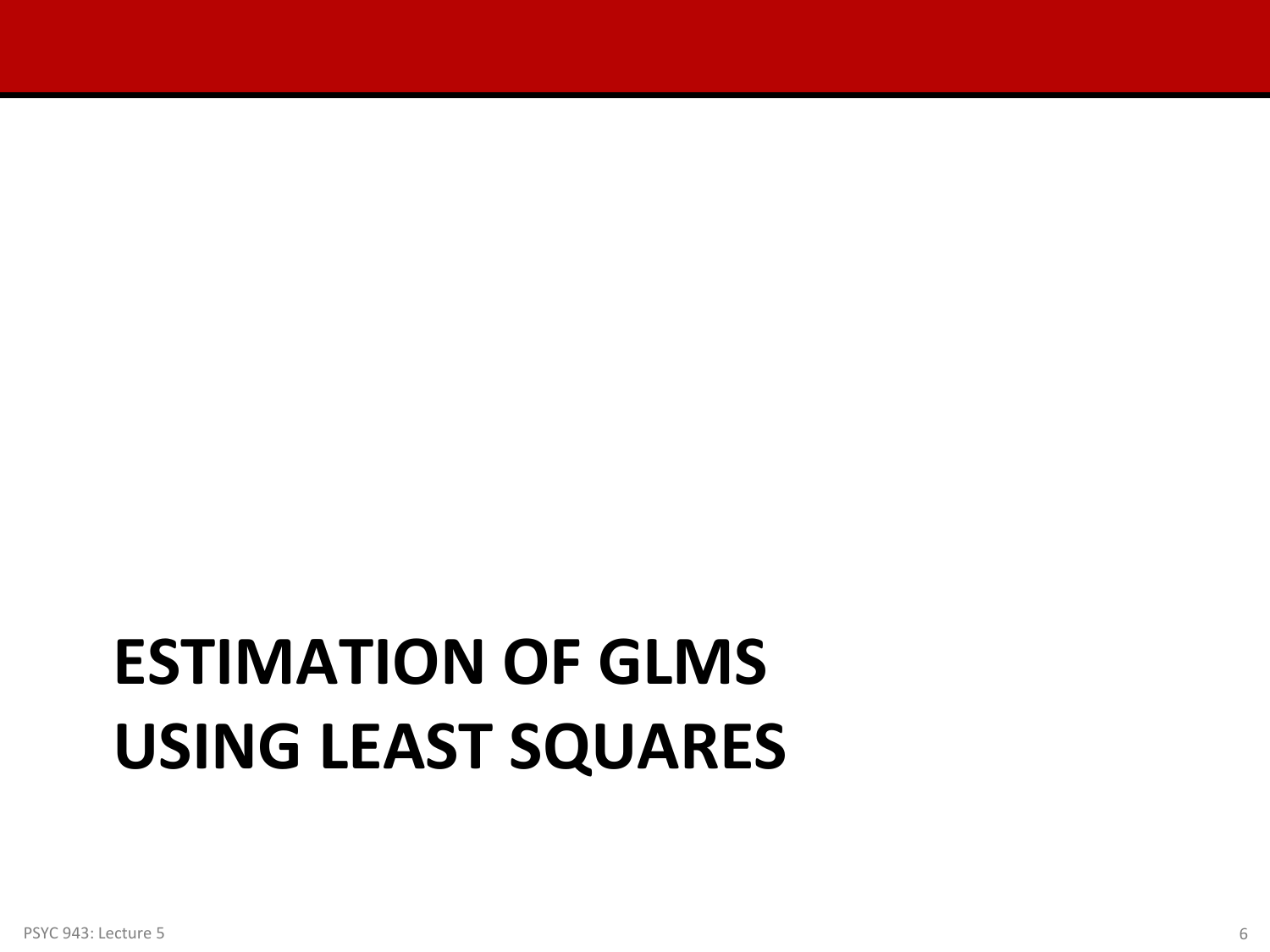#### **Estimation of General Linear Models**

- Recall our GLM (shown here for the prediction of a dependent variable  $Y_p$  by two independent variables  $X_p$  and  $Z_p$ ):  $Y_p = \beta_0 + \beta_1 X_p + \beta_2 Z_p + \beta_3 X_p Z_p + e_p$
- Traditionally (dating to circa 1840), general linear models can be estimated via a process called least squares
- Least squares attempts to find the GLM parameters (the  $\beta s$ ) that minimize the **squared residual** terms:

$$
\min_{\{\beta_0, \beta_1, \beta_2, \beta_3\}} \left\{ \sum_{p=1}^N e_p^2 \right\}
$$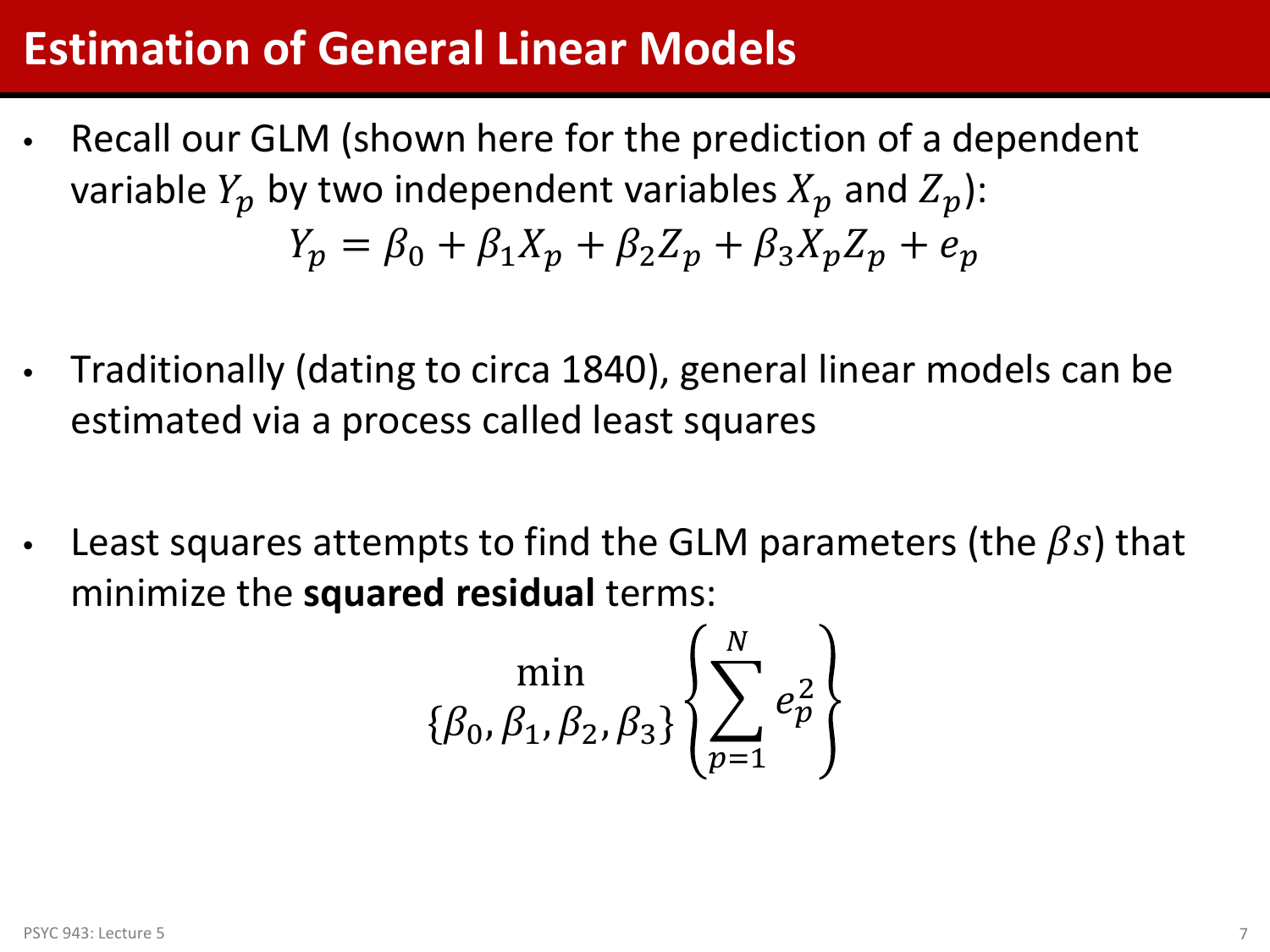# **Where We Are Going (and Why We Are Going There)**

- Because the basics of estimation are critical to understanding the validity of the numbers you will use to make inferences from, we will detail the process of estimation
	- Today with Least Squares and then ending with Maximum Likelihood
- The LS estimation we will discuss is to get you to visualize functions of statistical parameters (the  $\beta s$  here) and data in order to show which estimates we would choose
	- $\geq$  To be repeated: In practice LS estimation for GLMs does not do this (by the magic of calculus and algebra)
- In the end, we would like for you to understand that not all estimators are created equally and that some can be trusted more than others
	- $\triangleright$  We would also like for you to see how estimation works so you can fix it when it goes wrong!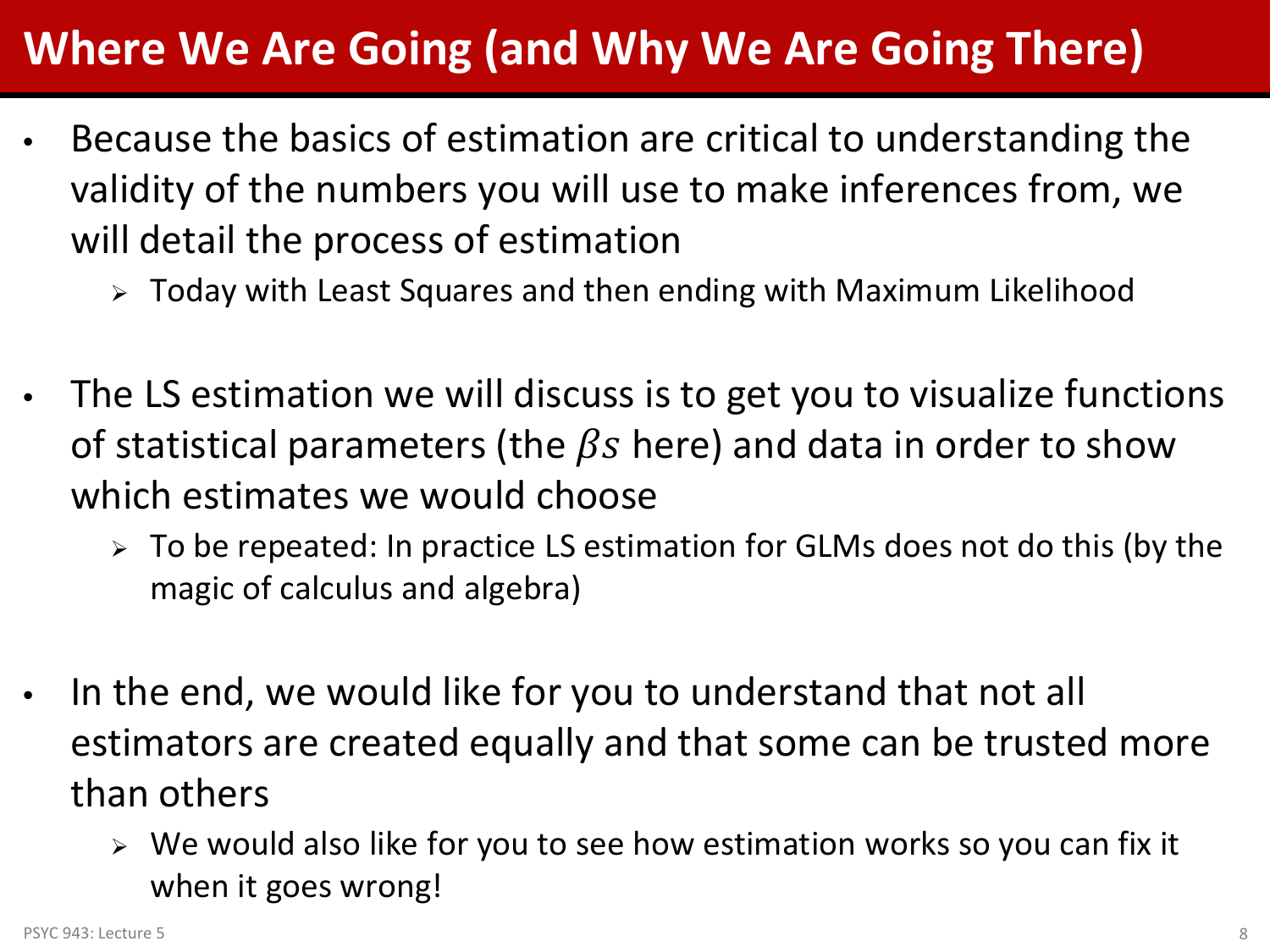#### **How Least Squares Estimation Works**

- How Least Squares works is through minimizing the squared error terms…but its what goes into error that drives the process:  $e_p = Y_p - Y_p = Y_p - (\beta_0 + \beta_1 X_p + \beta_2 Z_p + \beta_3 X_p Z_p)$
- If you were to do this (and you wouldn't), the process called optimization would go like this:
- 1. Pick values for regression slopes
- 2. Calculate  $\hat{Y}_p$  and then  $e_p$  for each person  $p$
- 3. Calculate  $OF = \sum_{p=1}^{N} e_p^2$  (letters OF stand for **objective function**)
- 4. Repeat 1-3 until you find the values of regression slopes that lead to the smallest value of  $OF$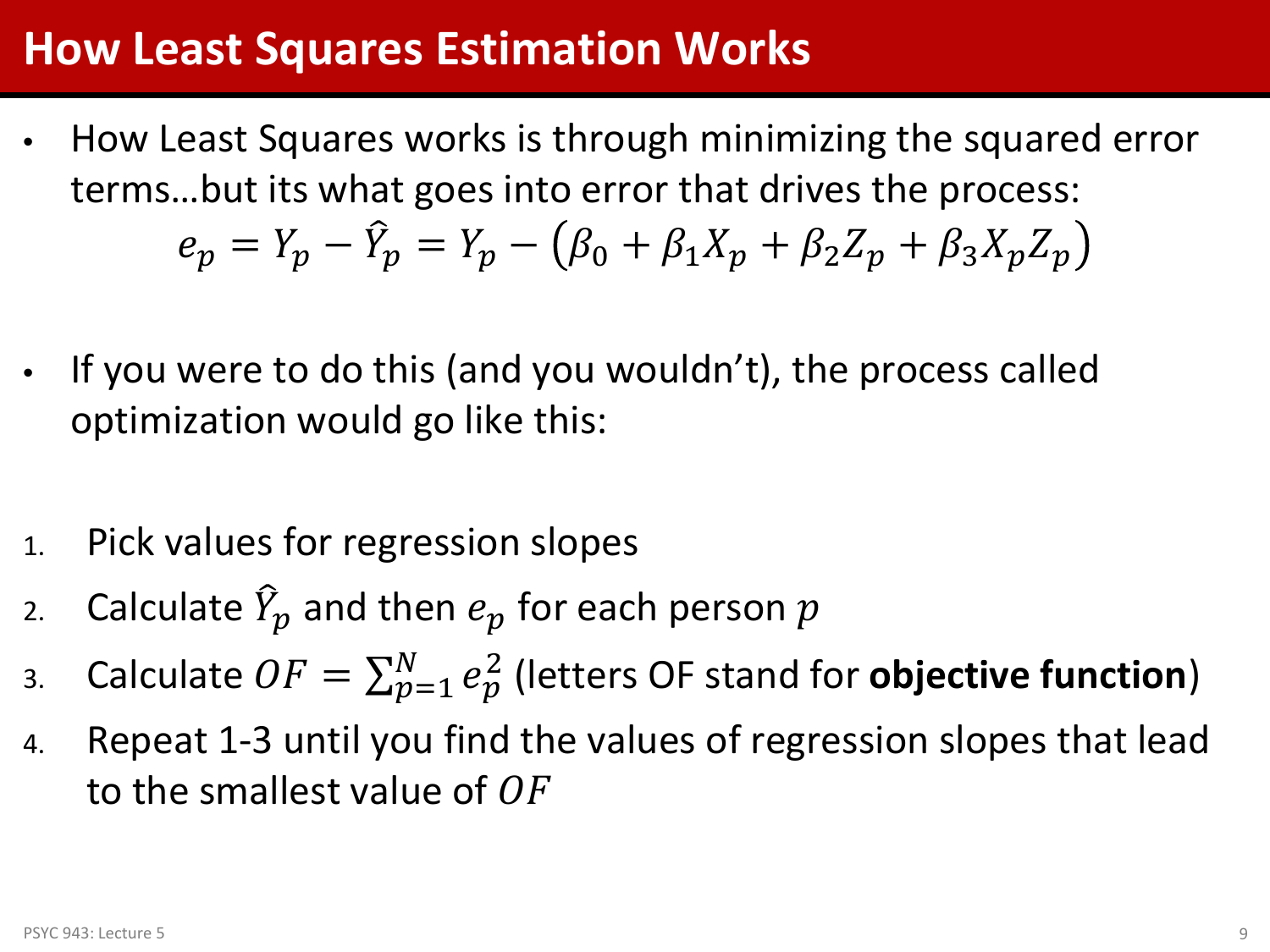# **Today's Example Data #1**

- Imagine an employer is looking to hire employees for a job where IQ is important
	- $\triangleright$  We will only use 5 observations so as to show the math behind the estimation calculations
- The employer collects two variables:
	- $>$  IQ scores
	- $>$  Job performance
- **Descriptive Statistics:**

| <b>Variable</b> | <b>Mean</b> | <b>SD</b> |
|-----------------|-------------|-----------|
| O               | 114.4       | 2.30      |
| Performance     | 12.8        | 2.28      |

| <b>Covariance Matrix</b> |     |     |  |  |  |  |  |  |
|--------------------------|-----|-----|--|--|--|--|--|--|
| <b>IQ</b>                | 5.3 | 5.1 |  |  |  |  |  |  |
| Performance              | 5.1 | 5.2 |  |  |  |  |  |  |

| <b>Observation</b> | IQ  | Performance |
|--------------------|-----|-------------|
| $\mathbf 1$        | 112 | 10          |
| $\overline{2}$     | 113 | 12          |
| $\overline{3}$     | 115 | 14          |
|                    | 118 | 16          |
|                    | 114 | 12          |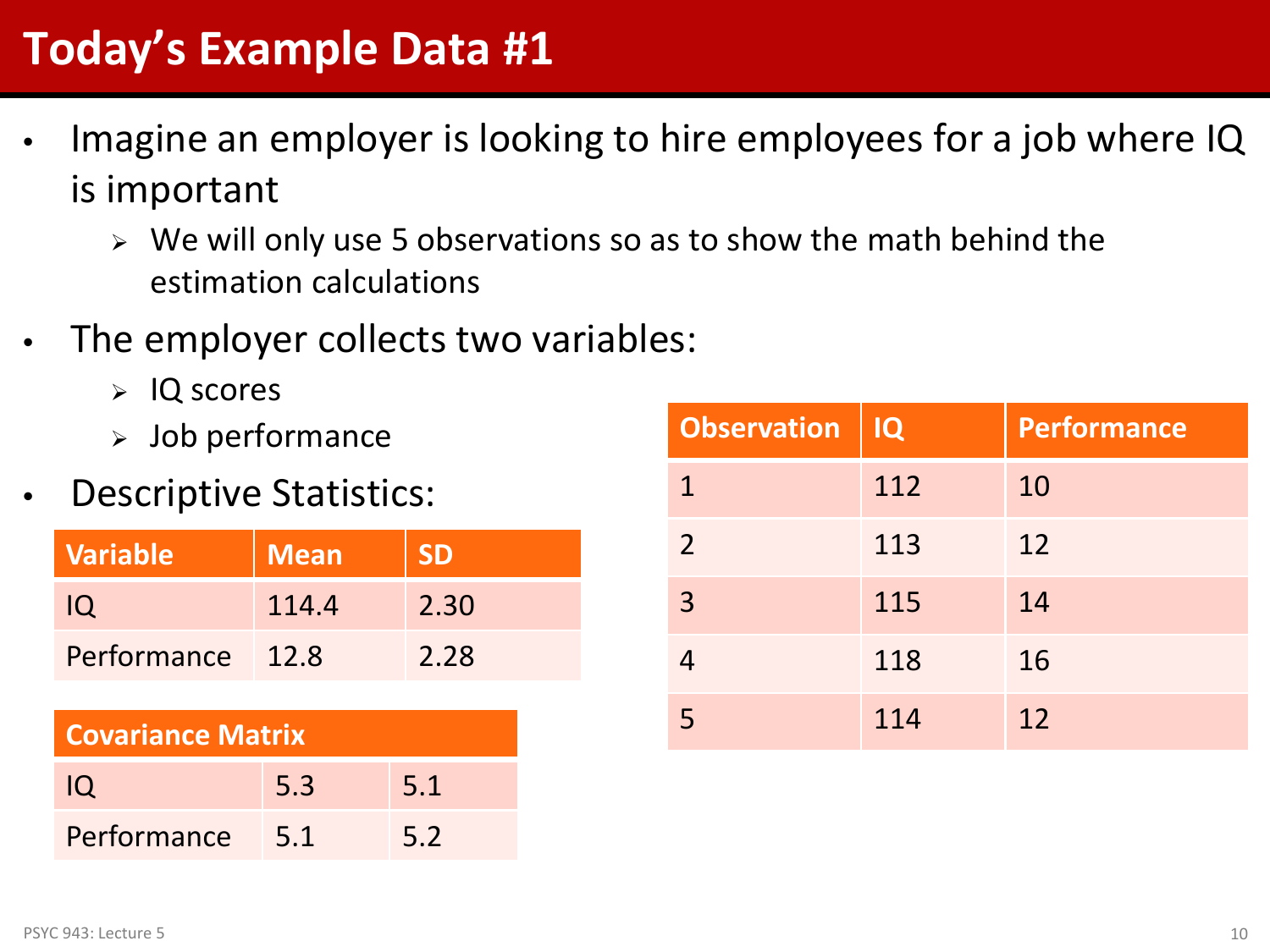#### **Visualizing the Data**

**Class Example Data** 



IQ-114.4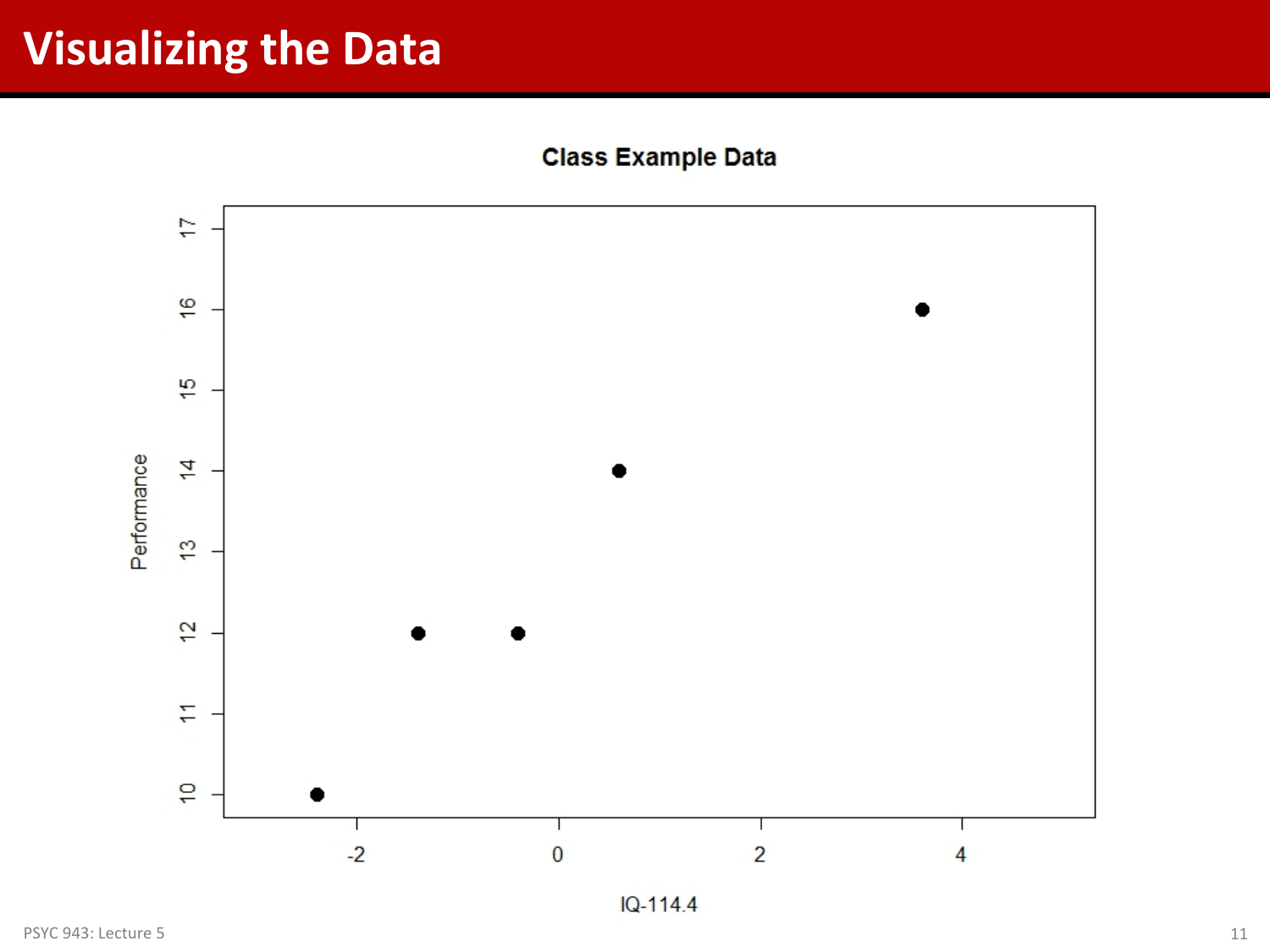#### **Let's Play…Pick the Parameters…**

• This slide is left as a placeholder for the Camtasia recording – we will now do a demonstration in R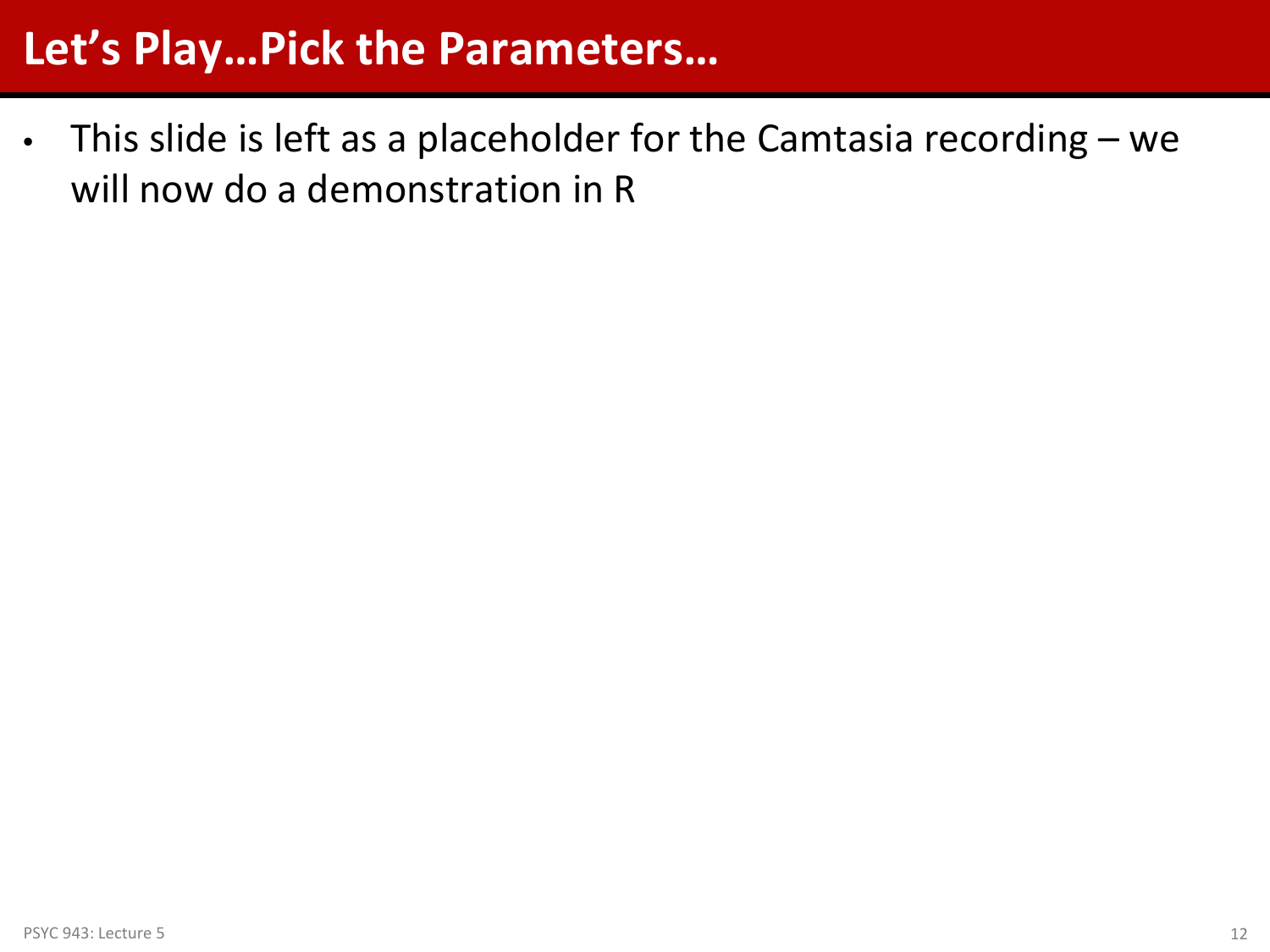#### **And…The Winner Is…**

**Least Squares Estimates** 



IQ-114.4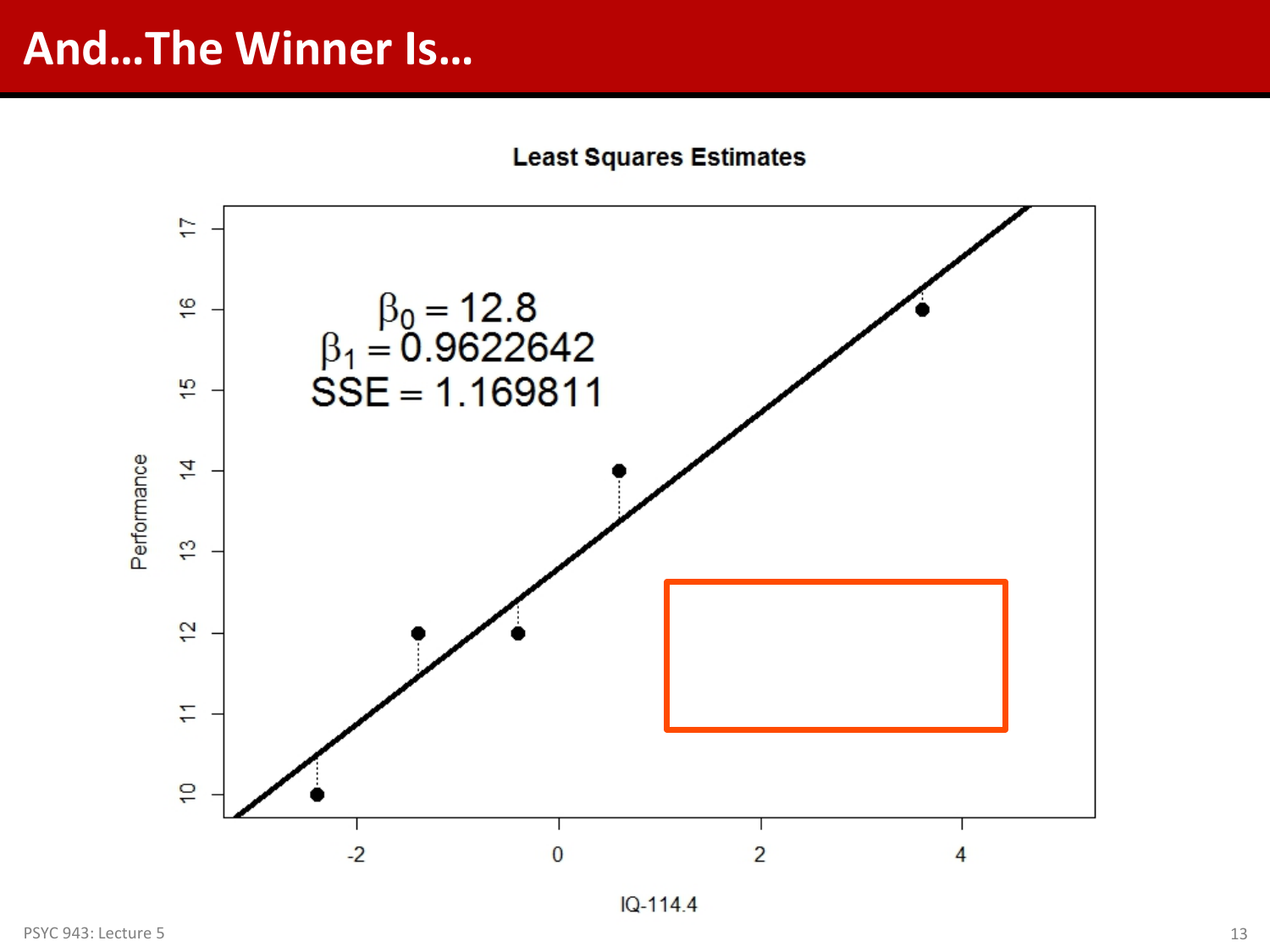#### **Examining the Objective Function Surface**



PSYC 943: Lecture 5 14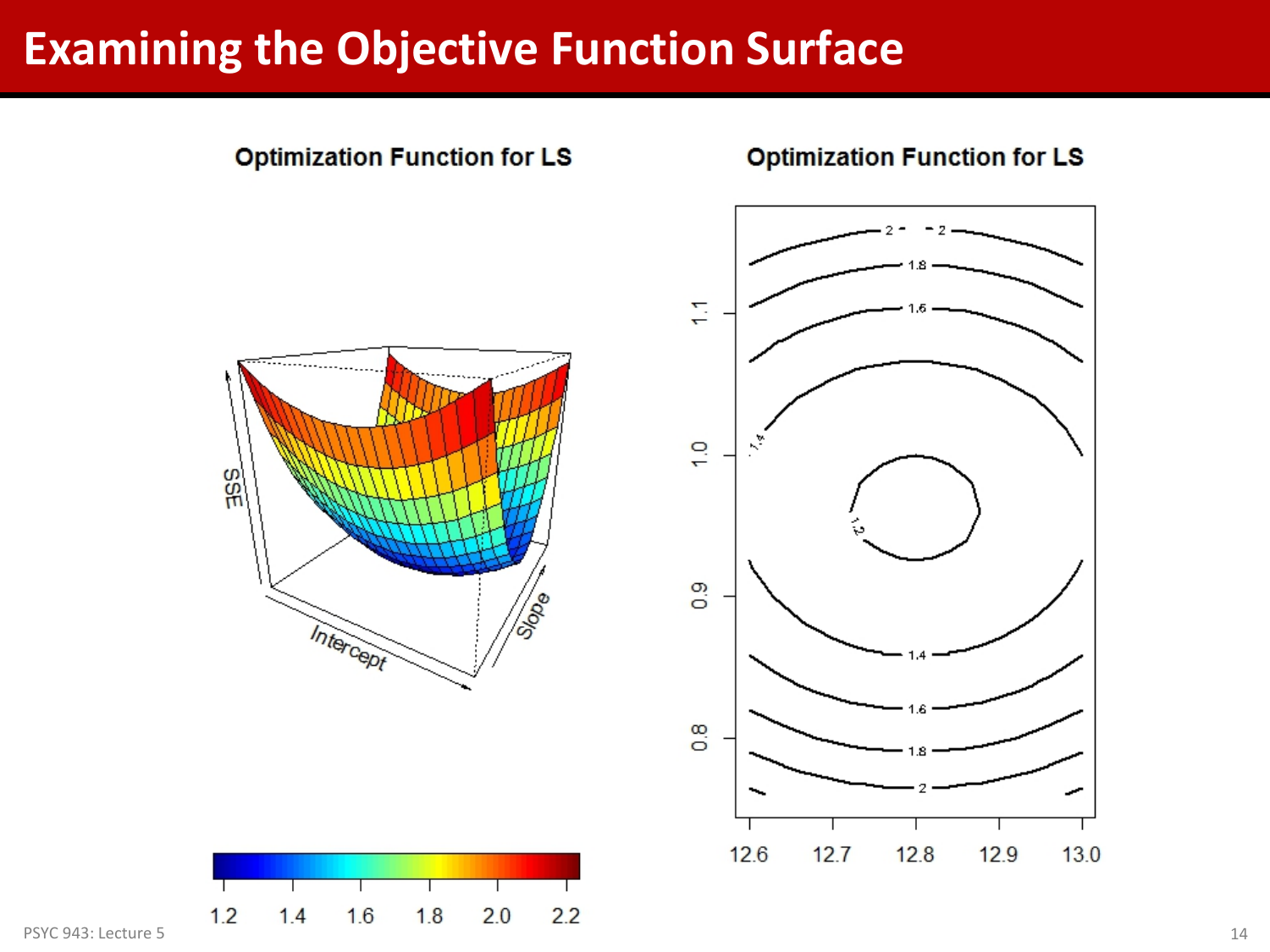### **LS Estimates of GLMs**

- The process of least squares estimation of GLMs does not need an iterative search
- Using calculus, a minimum of the objective function can be found
	- $\triangleright$  This involves taking the first derivative of the objective function with respect to each parameter
		- $\bullet$  Derivative = slope of the tangent line for a given point
	- $\triangleright$  The first derivative is then set equal to zero
		- Flat slope = minimum (or maximum or saddle point neither apply here)
	- $\triangleright$  The equation is then solved for the parameter
		- Producing the equations you know and love
- For simple linear regression (one predictor):

 $\triangleright$   $\beta_X =$  $\frac{1}{N-k} \sum_{p=1}^{N} (X_p - \bar{X})(Y_p - \bar{Y})$  $\frac{1}{N-k} \sum_{p=1}^{N} (X_p - \bar{X}) (X_p - \bar{X})$ = covariance of X and Y  $\frac{y}{1 - y}$  covariance of X and X sum of cross−product sum of squared X

When we get to matrix algebra, you will know this as  $\boldsymbol{\beta} = (\mathbf{X}^T \mathbf{X})^{-1} \mathbf{X}^T \mathbf{y}$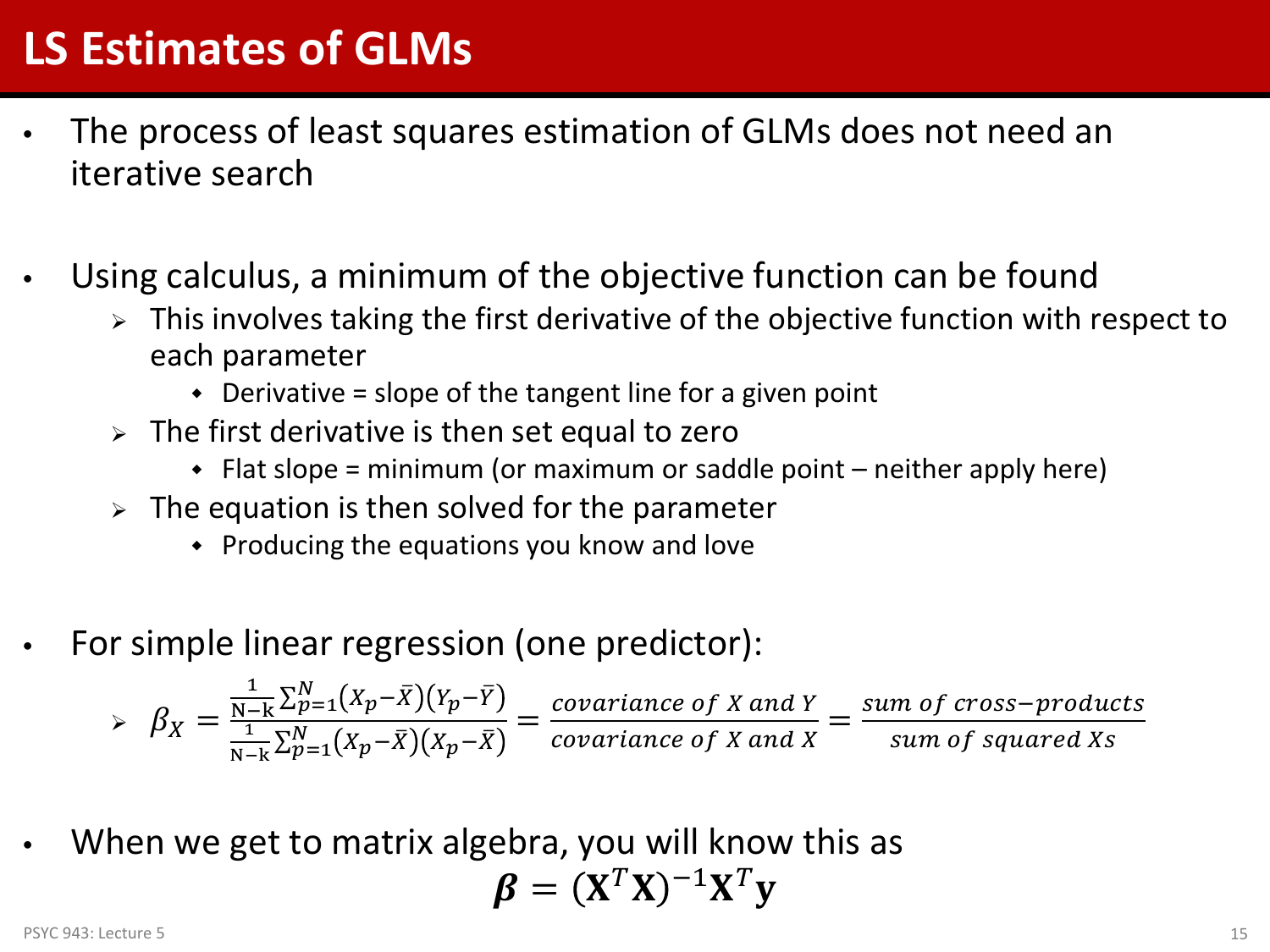#### **Ramifications of Closed-Form LS Equations**

- Because least squares estimates have a **closed form** (equations that will provide statistics directly), they will work nearly every time
	- $\triangleright$  Only fail when collinearity is present (soon you'll know this to mean  $X^T X$  is singular and cannot be inverted)
- Virtually all other estimators you will encounter in statistics will not have a closed form
	- $\triangleright$  Even least squares estimators for other types of data (not continuous)
- Without a closed form, least squares estimates are found by search the objective function for its minimum
	- $\triangleright$  Like finding the drain of a pool....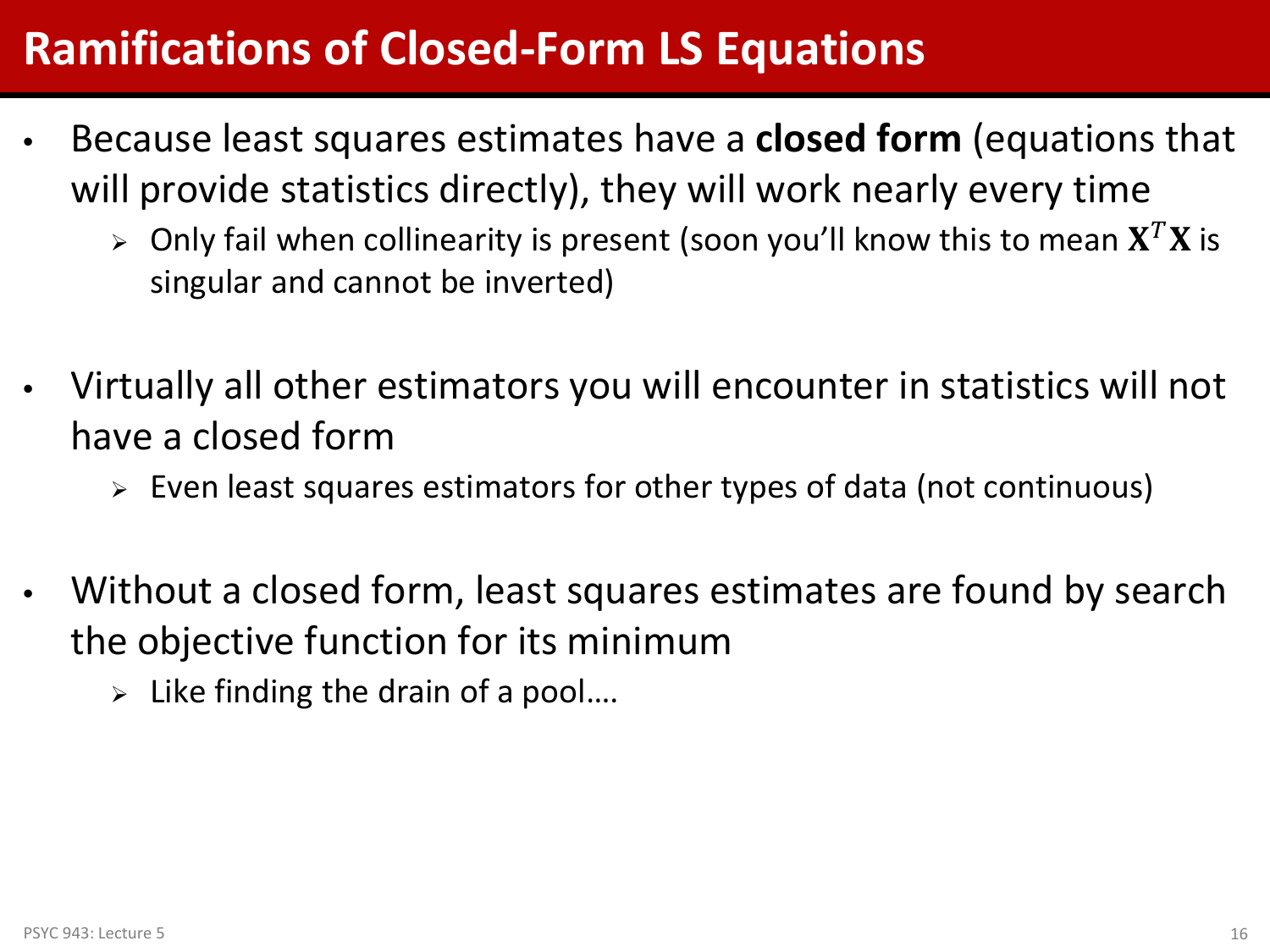# **Why LS is Still in Use**

- Least squares estimates still make up the bulk of GLM analyses because:
	- $\triangleright$  They are easy to compute
	- $\triangleright$  They pretty much always give you an answer
	- $\triangleright$  They have been shown to have good statistical properties
- The good statistical properties actually come because LS estimates of GLMs match the **Maximum Likelihood Estimates**
	- $\triangleright$  We will learn more about maximum likelihood estimation next week
	- $\triangleright$  For now, know that MLEs are the gold standard when it comes to estimates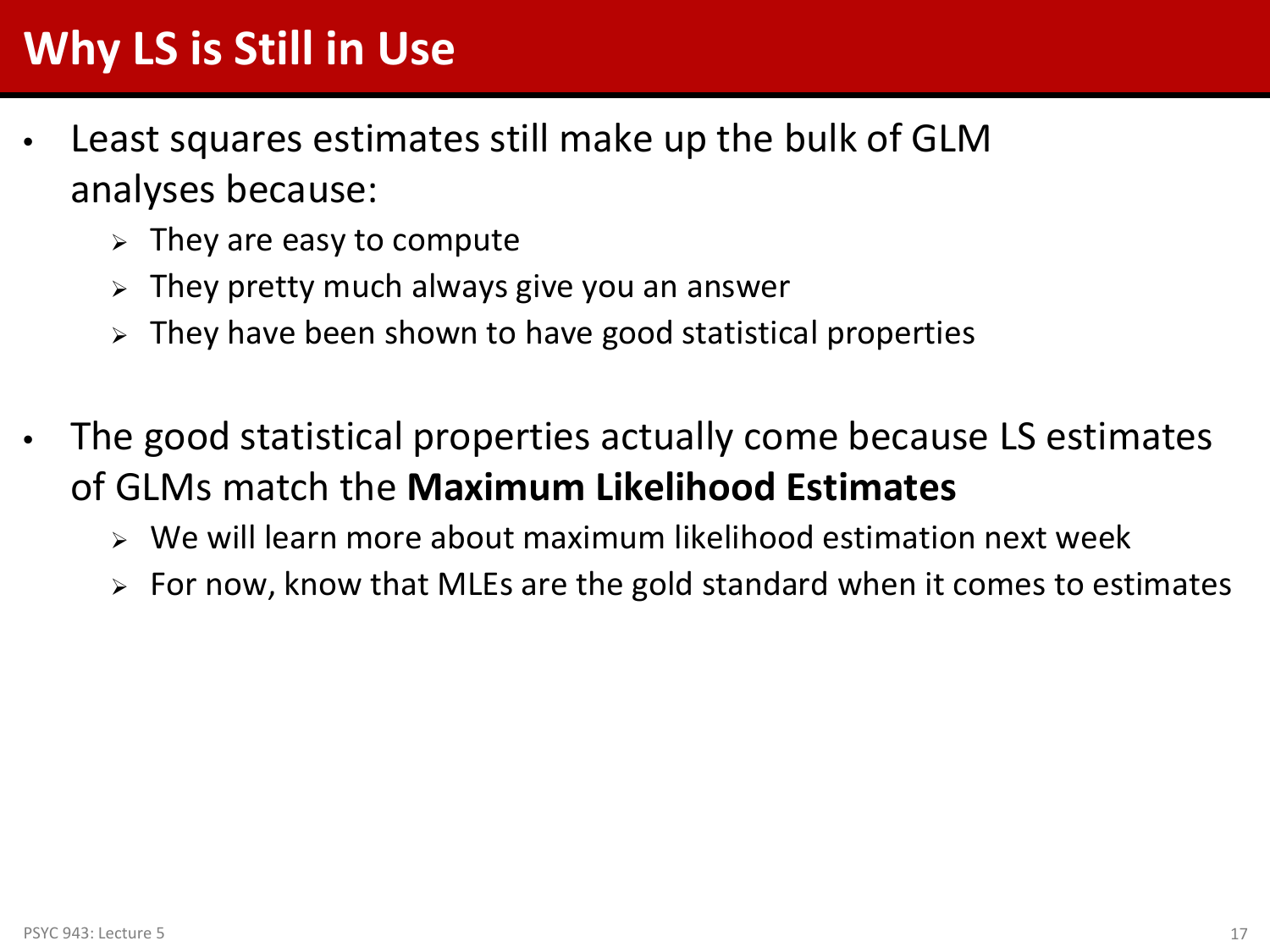#### **Where LS Fails**

- For all their flexibility, least squares estimates are somewhat limited
	- $\triangleright$  Only have good properties for basic univariate GLM for continuous data
		- Normally distributed error terms with homogeneous variance
- When data are not continuous/do not have normally distributed error terms, least squares estimates are not preferred
- For multivariate models with continuous data (repeated measures, longitudinal data, scales of any sort), least squares estimates quickly do not work
	- Cannot handle missing outcomes (deletes entire case)
	- Limited in the types of ways of modeling covariance between observations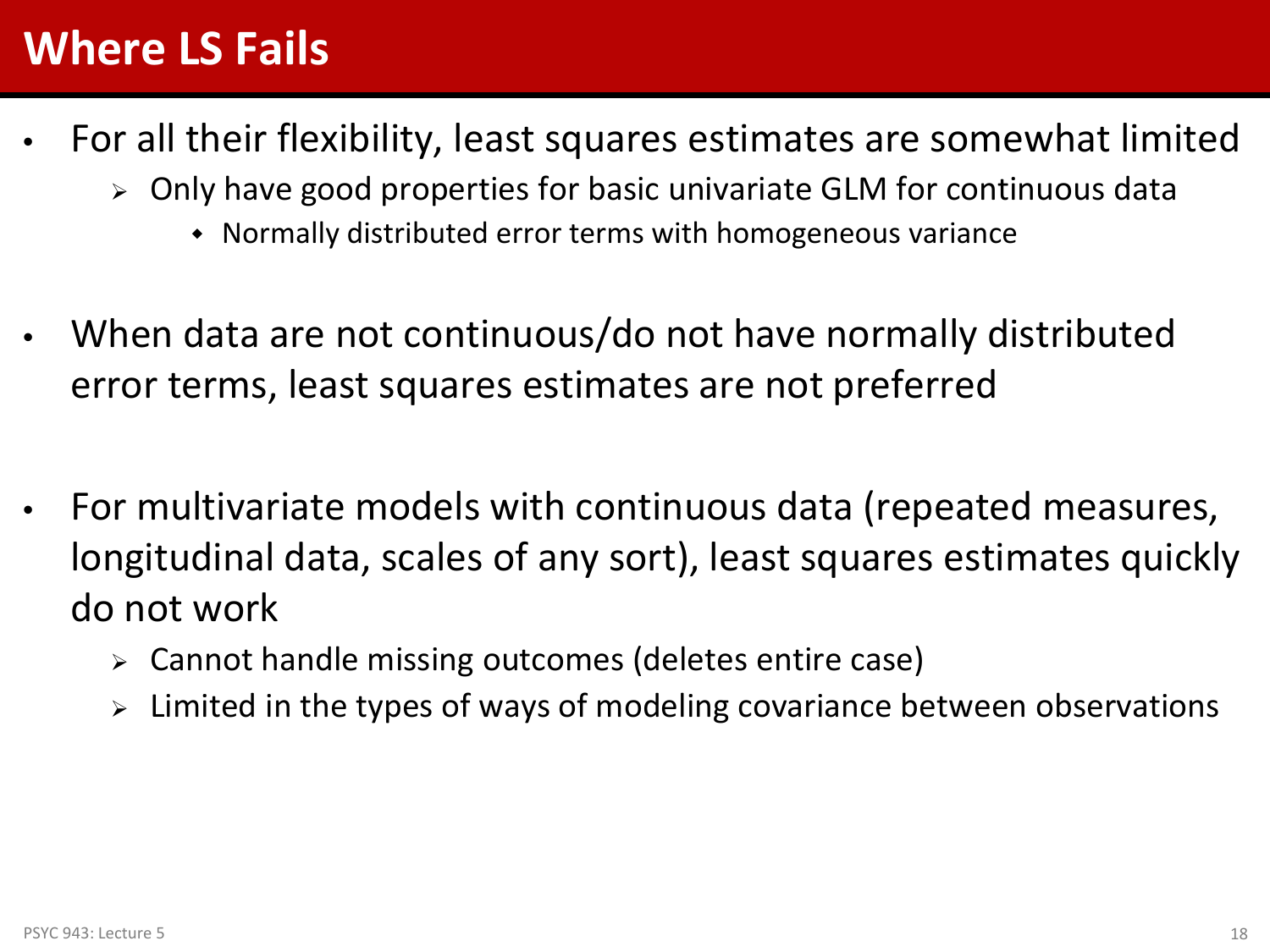# **OTHER TYPES OF "LEAST" ESTIMATORS: ROBUST GLMS**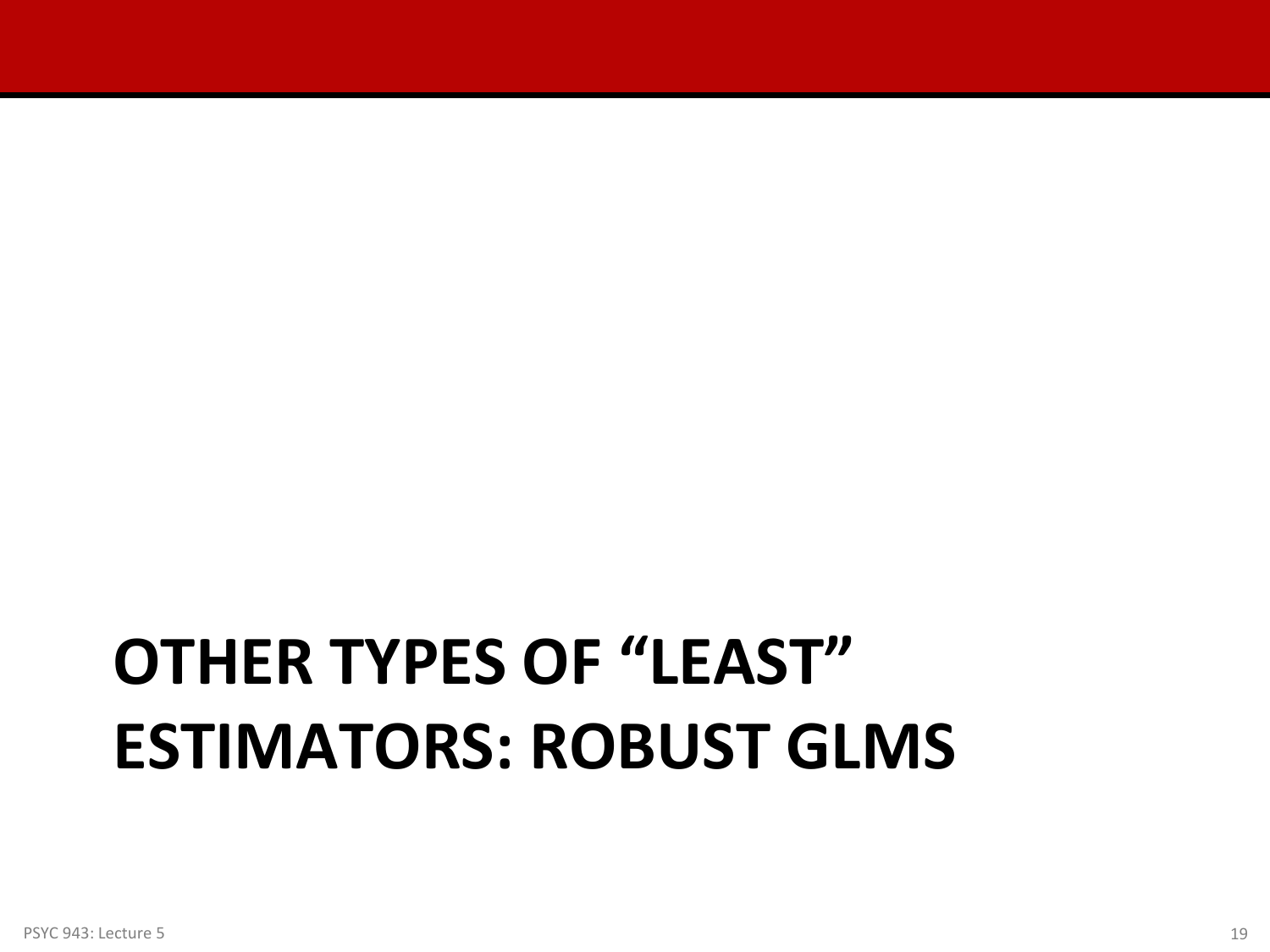## **Other "Least" Estimators**

- In order to expand your estimation horizons and to introduce a new statistical technique, let's consider what would happen if we were to make a seemingly small change to our least squares objective function
- Recall our GLM (shown here for the prediction of a dependent variable  $Y_p$ by two independent variables  $X_p$  and  $Z_p$ ):

$$
Y_p = \beta_0 + \beta_1 X_p + \beta_2 Z_p + \beta_3 X_p Z_p + e_p
$$

Least squares attempts to find the GLM parameters (the  $\beta s$ ) that minimize the **squared residual** terms:

$$
\min_{\{\beta_0, \beta_1, \beta_2, \beta_3\}} \left\{ \sum_{p=1}^N e_p^2 \right\}
$$

• Instead of using the squared residual terms, we find the parameters that minimize the **absolute residual** terms:

$$
\min_{\{\beta_0, \beta_1, \beta_2, \beta_3\}} \left\{ \sum_{p=1}^N |e_p| \right\}
$$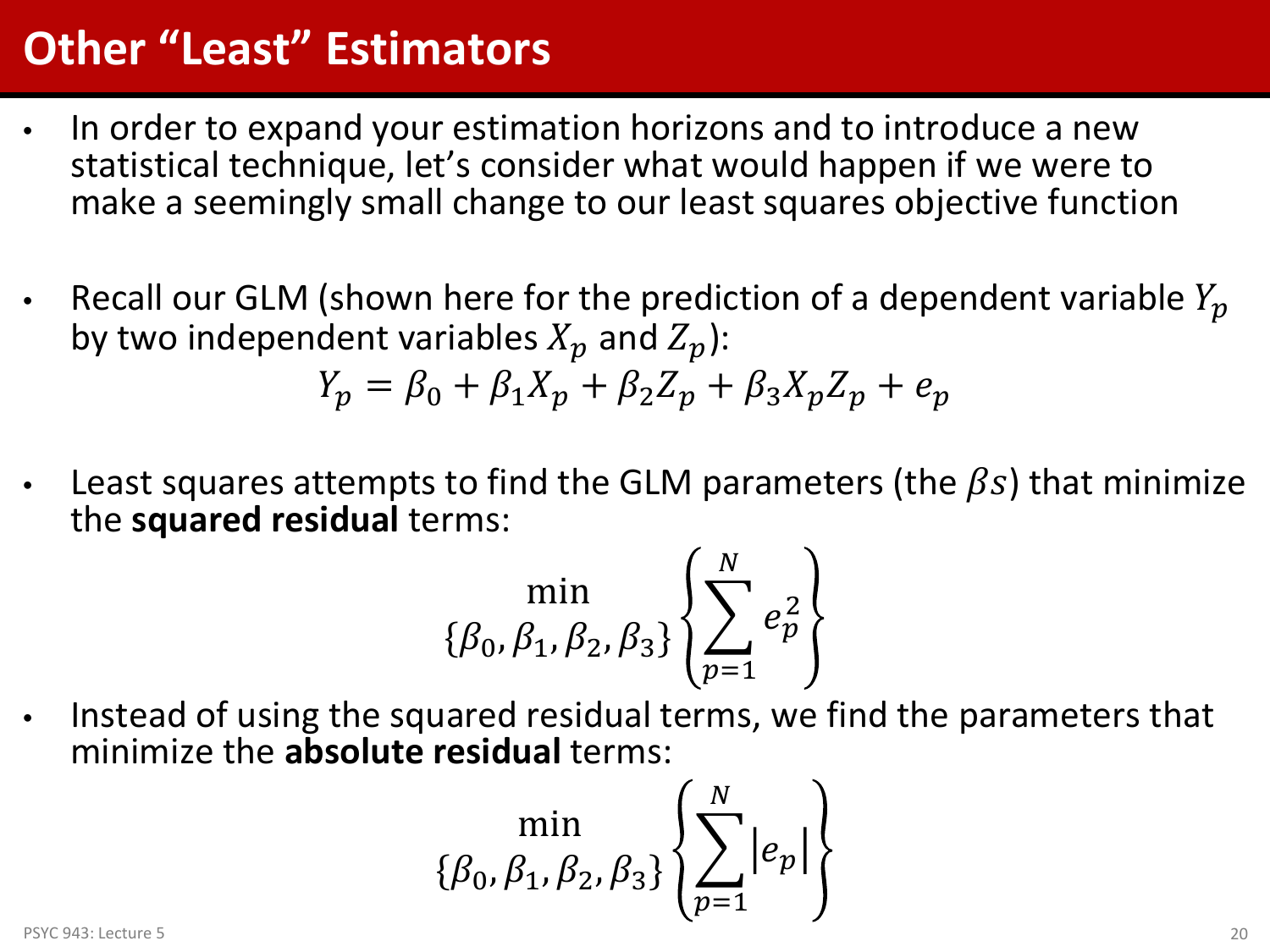## **Minimizing Absolute Residuals**

- The use of absolute residuals changes several properties of the estimates
	- Often this is called **median regression** or **quantile regression (at quantile .5)**
- The estimator itself is called an  $L_1$  or robust estimator
	- $\triangleright$  The least squares estimator is called an  $L_2$  estimator
- The regression line now includes the median of X and Y
- The regression line is now "robust" to outliers
	- $\triangleright$  Think median instead of mode
- More generally, any quantile  $\tau$  (from 0-1, like %) can be specified: min  $\{\beta_0, \beta_1, \beta_2, \beta_3\}$   $\sum_{i \in \{i, y_i > \hat{y}_i\}} \tau | e_p$  $\in$ { $i$ : $y$ <sub> $i$ </sub> $\geq$  $\hat{y}$ <sub> $i$ </sub>  $+$   $\left(1-\tau\right)|e_p$ PSYC 943: Lecture 5  $\{i \in \{l: y_{\hat{l}} \geq \hat{y}_{\hat{l}}\}$   $i \in \{l: y_{\hat{l}} < \hat{y}_{\hat{l}}\}$  )  $\{l \in \{l: y_{\hat{l}} < \hat{y}_{\hat{l}}\}$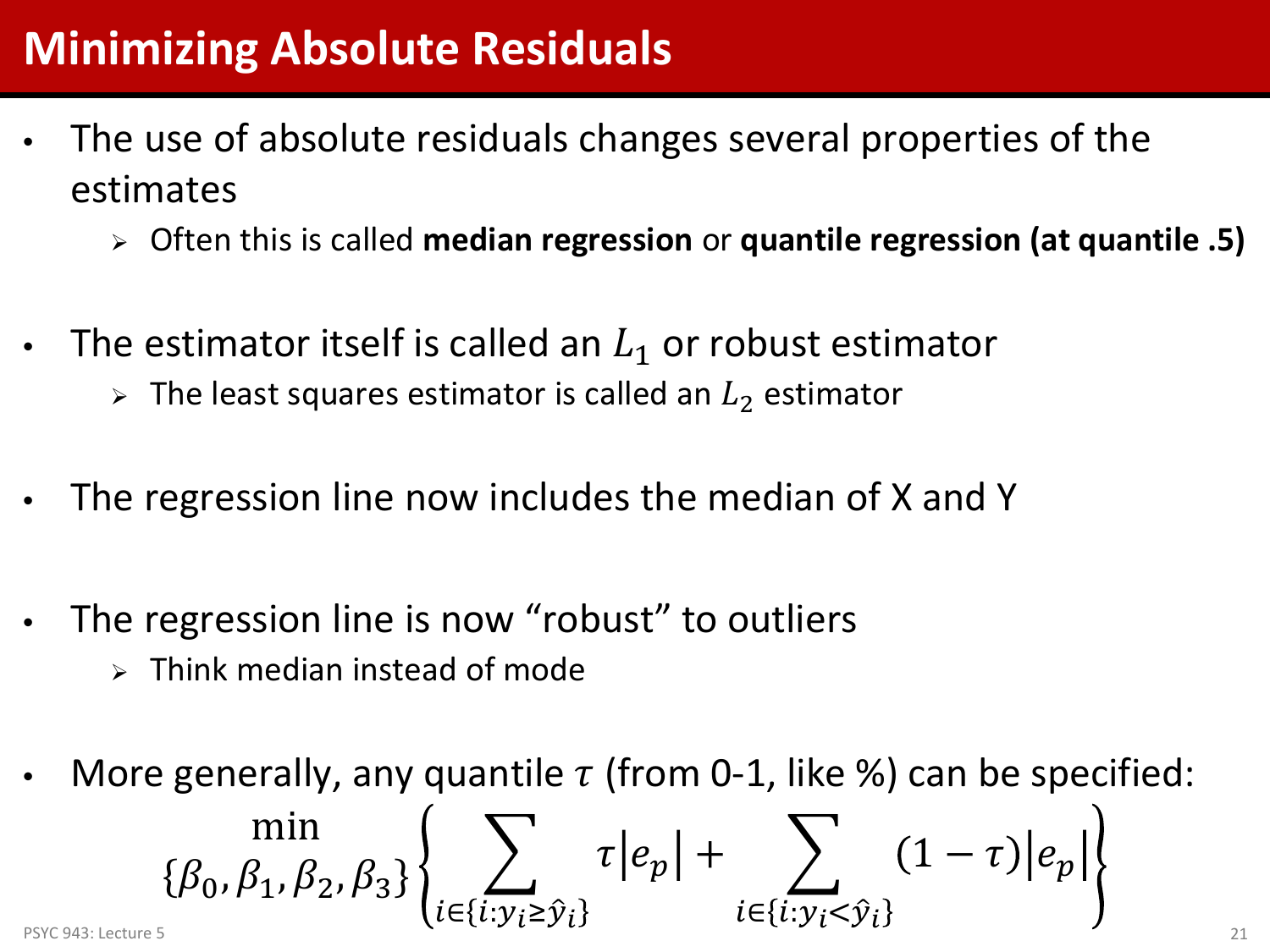#### **Quantile Regression in SAS: PROC QUANTREG**

Want to do quantile regression? There's a PROC for that...

```
JDATA work.exampledata;
 INPUT perf iq;
 i aMC = i a - 114.4;
 DATALINES:
 10 112
 12 113
 14 115
 16 118
 12 114
 ÷.
 RUN:IPROC QUANTREG DATA=work.exampledata CI=RESAMPLING;
     MODEL perf = iqMC / QUANTILE = .5 SEED=7;
 RUN;
```
- Note: MODEL statement is identical to PROC GLM before "/"
	- $\triangleright$  QUANTILE = .5 represents the median (trend for the median)
	- $\triangleright$  SEED = 7 represents the random number seed for resampling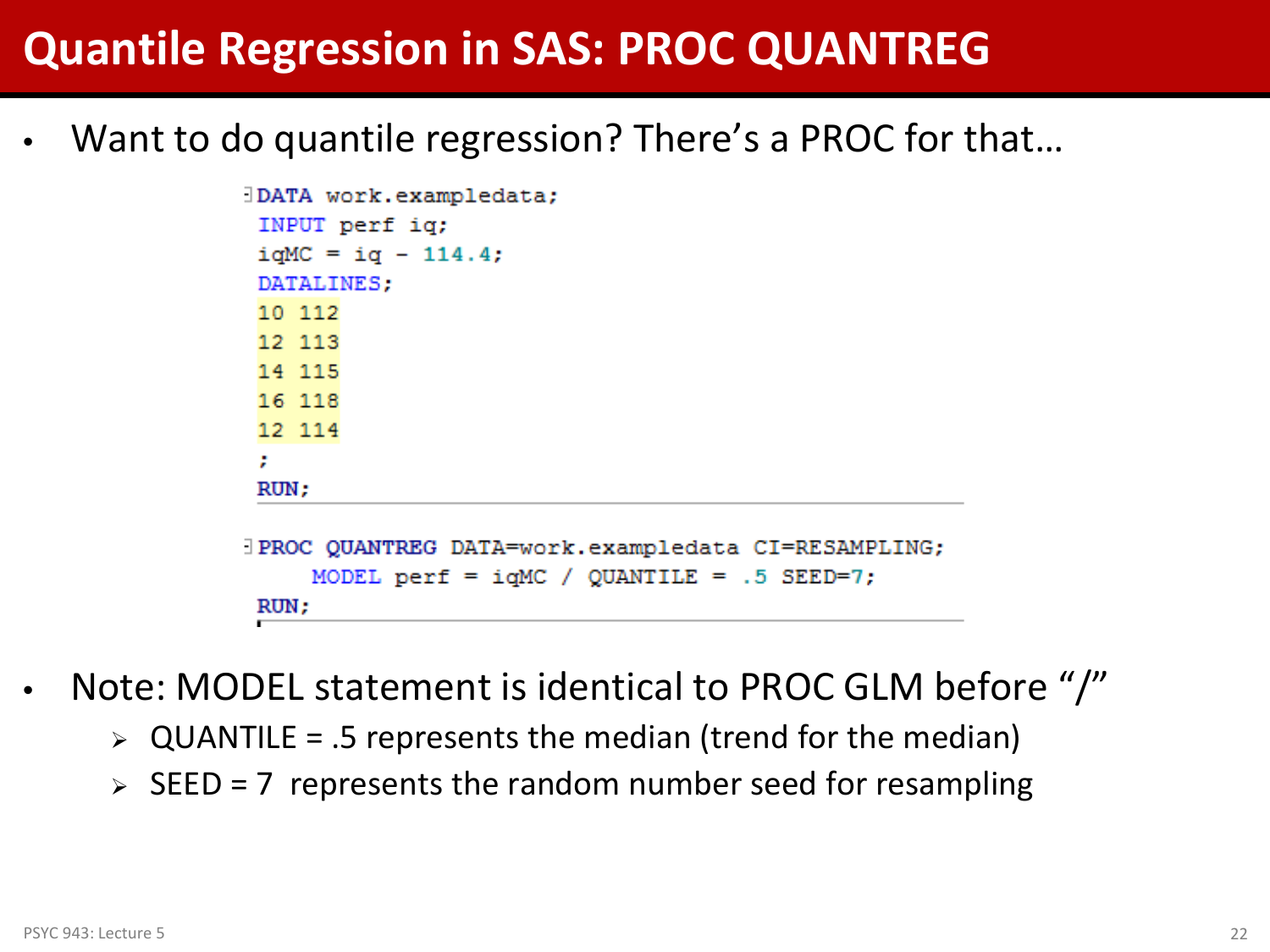# **Estimated Value from SAS/Comparison with LS Estimates**

| <b>Parameter Estimates</b> |    |          |        |                                                             |         |      |        |  |  |  |
|----------------------------|----|----------|--------|-------------------------------------------------------------|---------|------|--------|--|--|--|
| <b>Parameter</b>           | DF | Estimate |        | Standard Error   95% Confidence Limits   t Value   Pr >   t |         |      |        |  |  |  |
| Intercept                  |    | 12.4     | 1.5208 | 7.5603                                                      | 17.2397 | 8.15 | 0.0039 |  |  |  |
| iqMC                       |    |          | 0.8863 | $-1.8207$                                                   | 3.8207  | 1.13 | 0.3413 |  |  |  |

**Comparison of Regression Slope Estimates** 



 $IQ-114.4$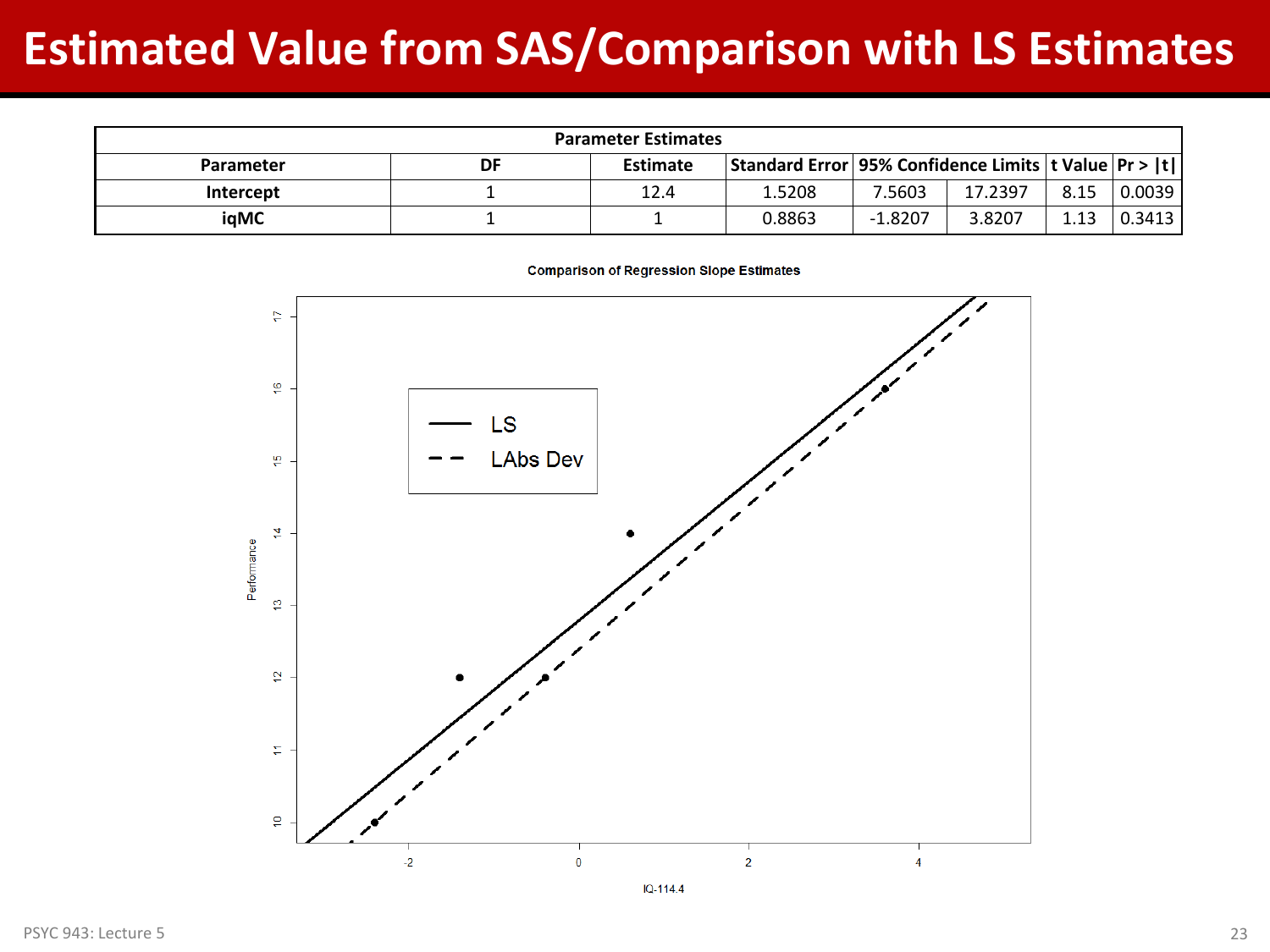# **Objective Function Image**

Here, the objective function is:

 $OF = \sum |e_p|$  $\boldsymbol{N}$  $=1$ 

**Optimization Function for LAD** 

#### **Optimization Function for LAD**



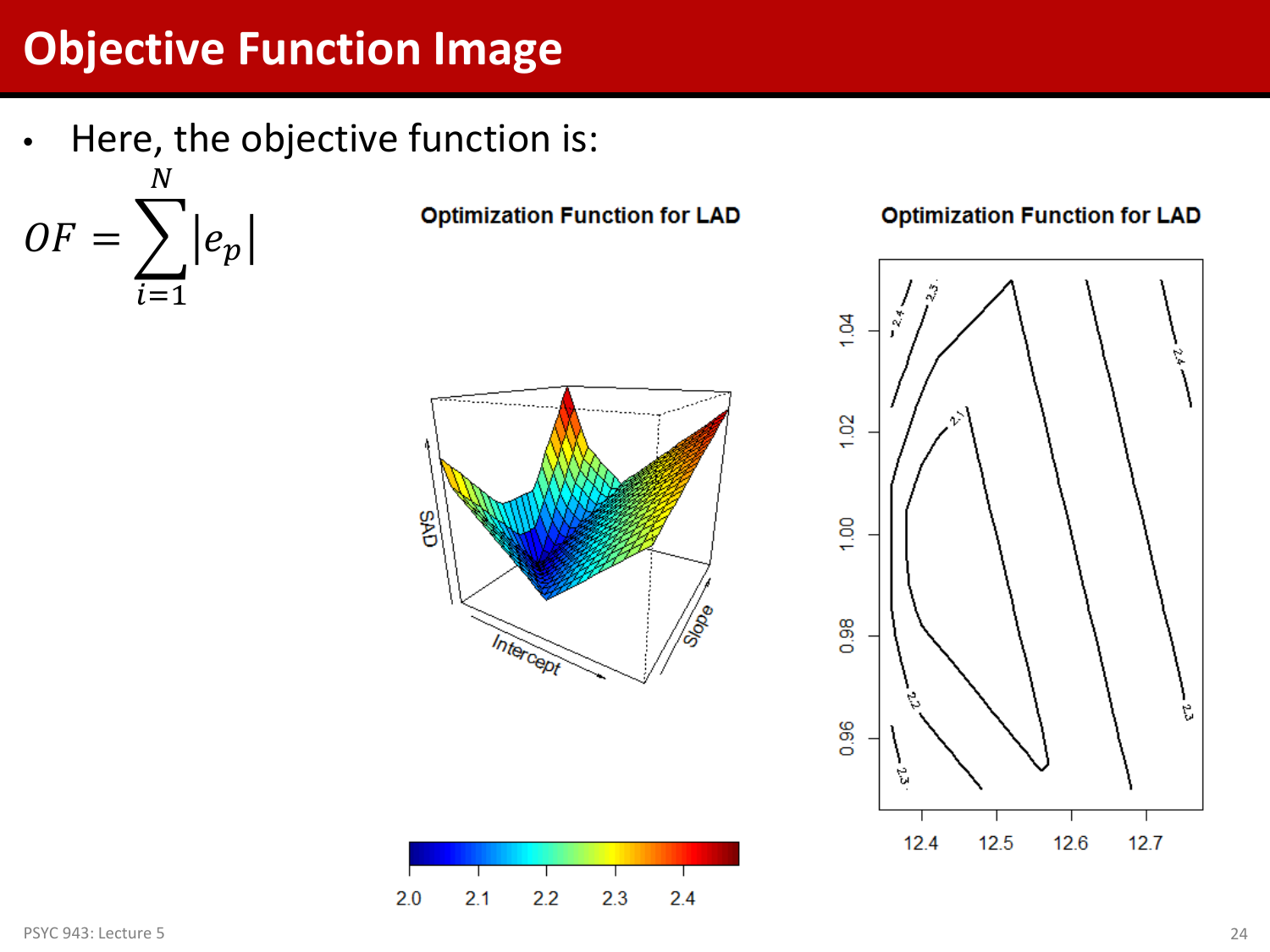#### **Mathematical Issues with Quantile Regression**

- Because the regression function features an absolute value, the process of estimation gets complicated
	- $\triangleright$  Minimum point is not differentiable so calculus can't be used
- The  $L_1$  estimator does not have a closed form (no equations)
- SAS (or other software) uses a search algorithm to find the GLM slopes that minimize the objective function
	- $\triangleright$  This process can take a long time
- The statistical properties of the slopes are not well known
	- $\triangleright$  Resampling is used to calculate standard errors
		- Resampling: running multiple analyses with a random set of the same data
	- $\triangleright$  If random number seed differs, results will differ...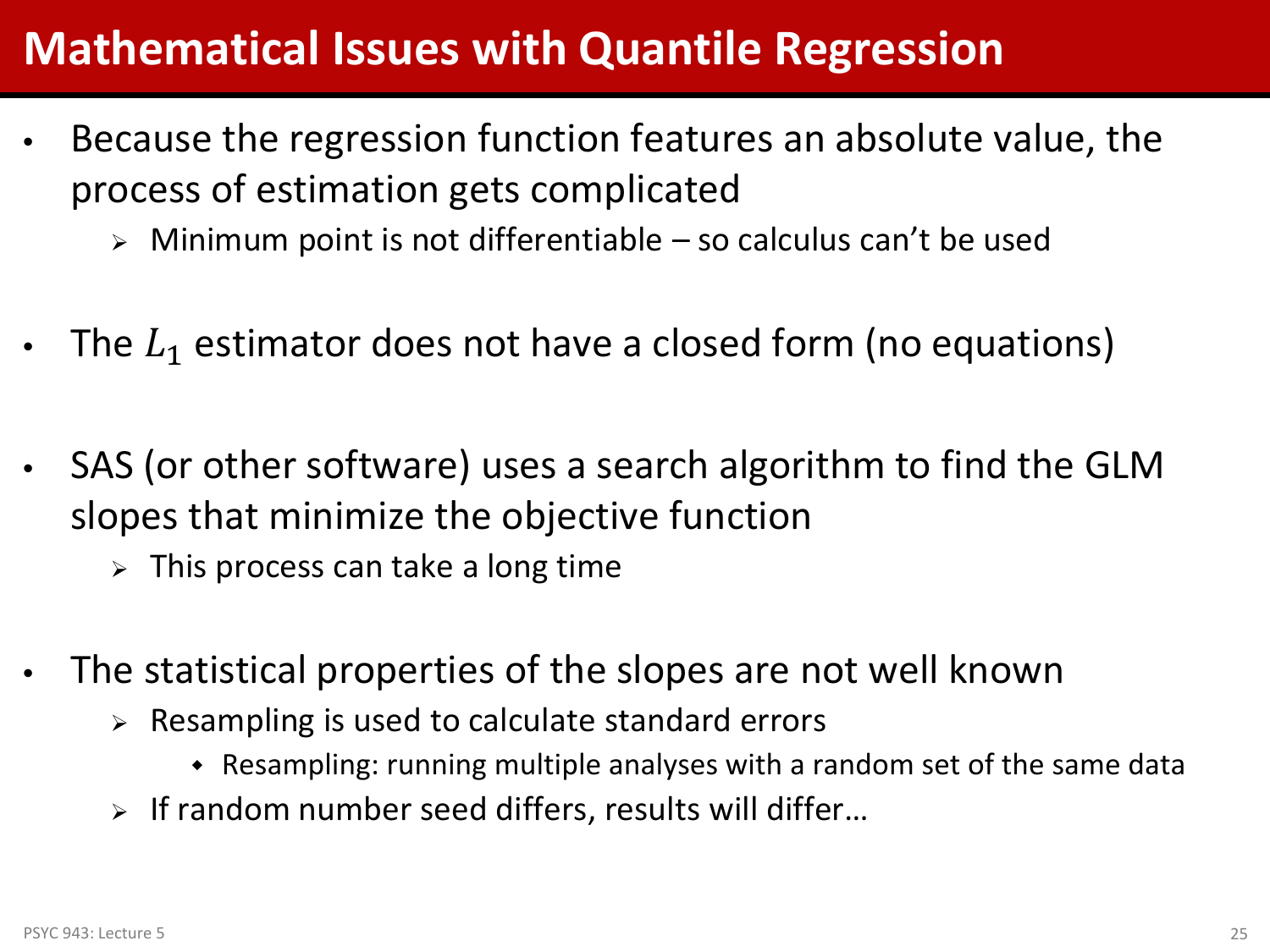#### **Where Quantile Regression Helps…Outliers**

Imagine we had observed a  $6<sup>th</sup>$  case: a person with an IQ of 120 and a performance of 2



**Comparison of Regression Slope Estimates** 

IQ-114.4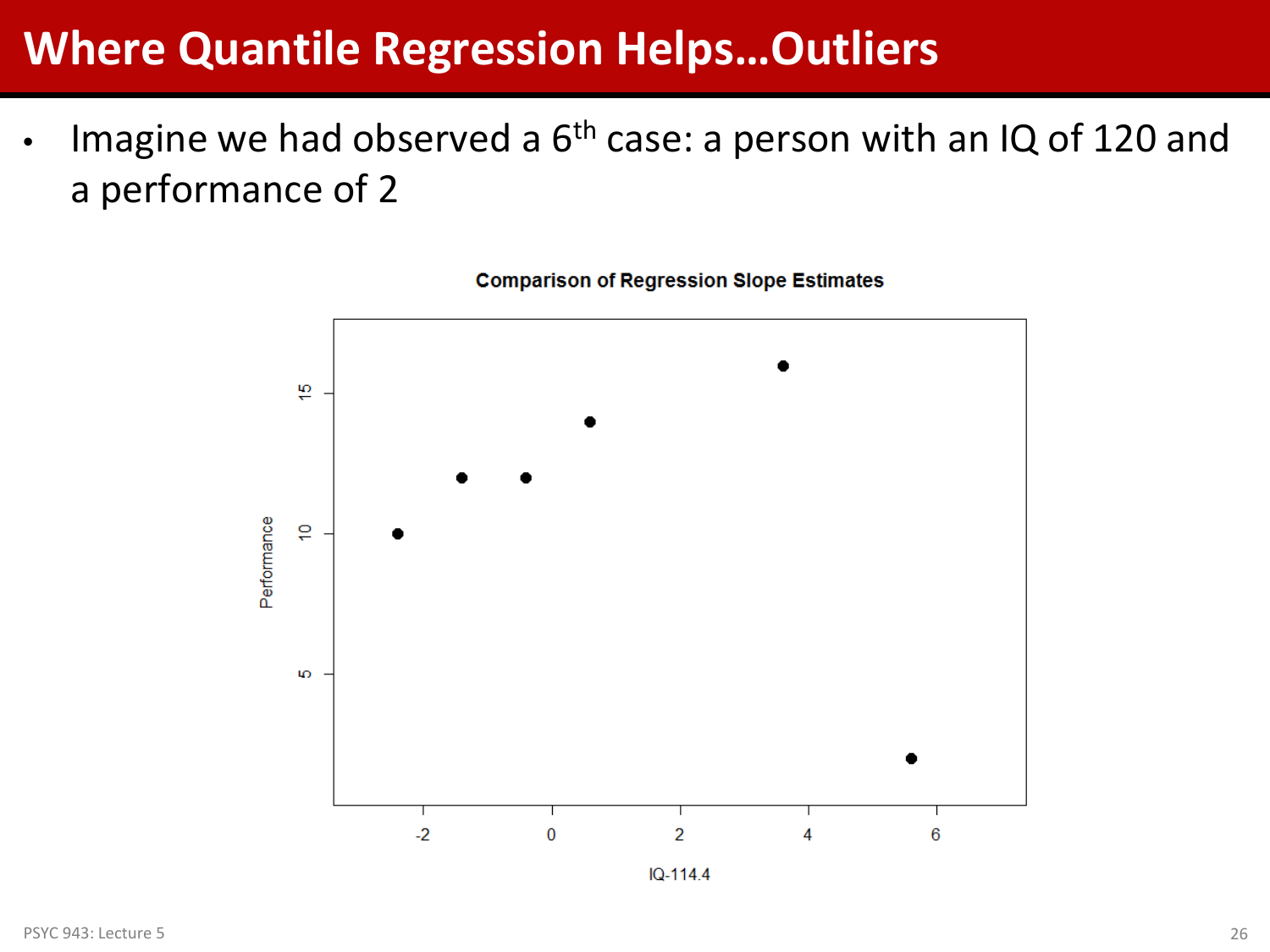# **Comparing LS and Quantile Regression Results**

#### Least Squares WITHOUT Outlier:

| Parameter | <b>Estimate</b> | <b>Standard Error</b> | t Value | Pr >  t |
|-----------|-----------------|-----------------------|---------|---------|
| Intercept | 12.8            | 0.27926228            | 45.84   | 0001):  |
| iaMC      | 0.96226415      | 0.13562175            | 7.1     | 0.0058  |

Least Squares WITH Outlier:

| Parameter | <b>Estimate</b> | <b>Standard Error</b> | t Value | Pr >  t |
|-----------|-----------------|-----------------------|---------|---------|
| Intercept | 11.5915493      | 2.14005638            | 5.42    | 0.0056  |
| iaMC      | $-0.63380282$   | 0.72305804            | $-0.88$ | 0.4302  |

• Quantile Regression WITHOUT Outlier:

| <b>Parameter Estimates</b> |    |          |        |                                                             |         |  |                     |  |  |  |
|----------------------------|----|----------|--------|-------------------------------------------------------------|---------|--|---------------------|--|--|--|
| <b>Parameter</b>           | DF | Estimate |        | Standard Error   95% Confidence Limits   t Value   Pr >   t |         |  |                     |  |  |  |
| Intercept                  |    | 12.4     | 1.5208 | 7.5603                                                      | 17.2397 |  | $8.15$ 0.0039       |  |  |  |
| igMC                       |    |          | 0.8863 | $-1.8207$                                                   | 3.8207  |  | $1.13 \quad 0.3413$ |  |  |  |

• Quantile Regression WITH Outlier:

| <b>Parameter Estimates</b> |    |                 |         |                                                             |         |      |        |  |  |  |  |
|----------------------------|----|-----------------|---------|-------------------------------------------------------------|---------|------|--------|--|--|--|--|
| <b>Parameter</b>           | DF | <b>Estimate</b> |         | Standard Error   95% Confidence Limits   t Value   Pr >   t |         |      |        |  |  |  |  |
| Intercept                  |    | 12.4            | 22.3349 | -49.6116                                                    | 74.4116 | 0.56 | 0.6084 |  |  |  |  |
| iaMC                       |    |                 | 8.1904  | -21.7401                                                    | 23.7401 | 0.12 | 0.9087 |  |  |  |  |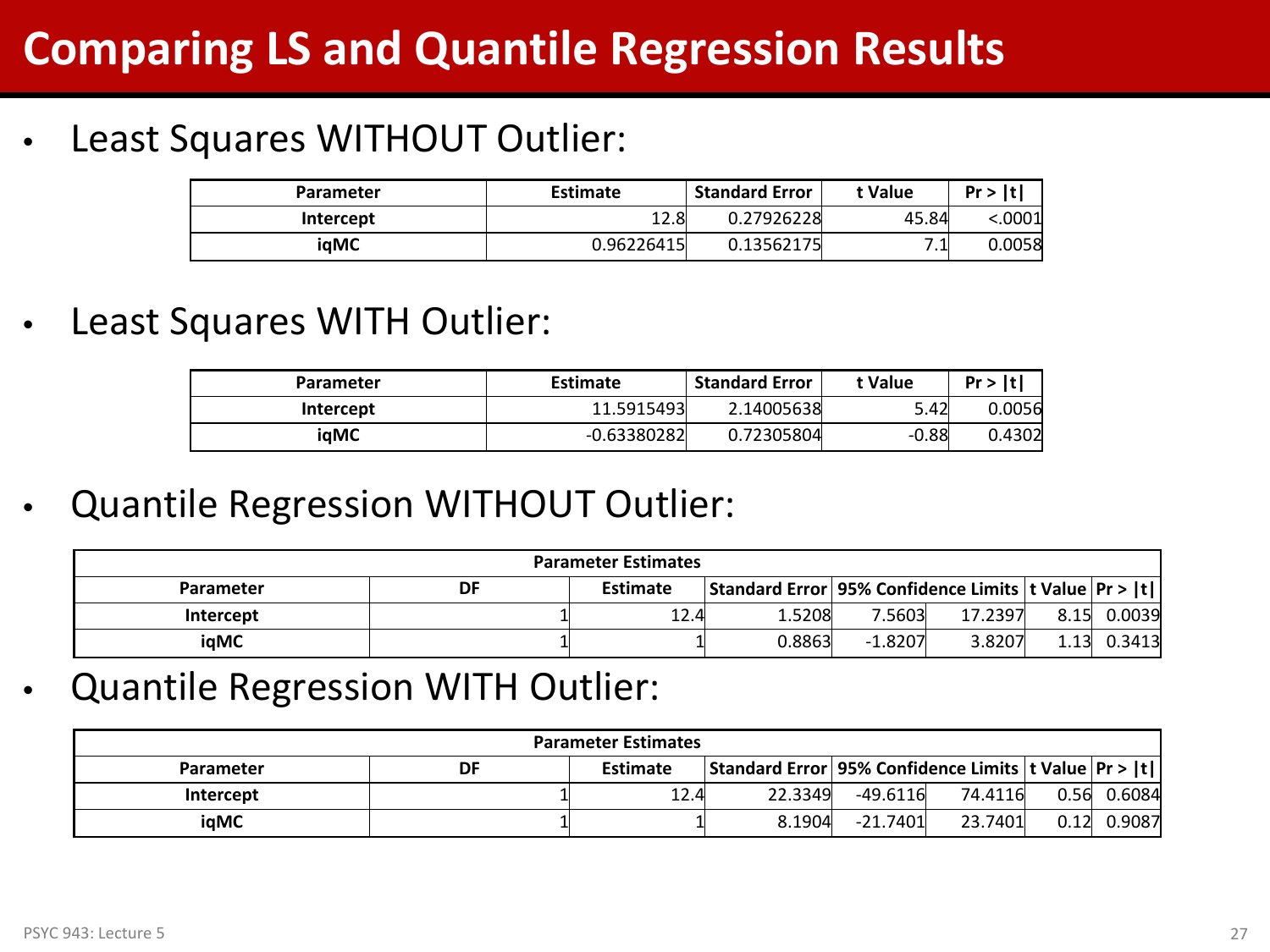# **Graphical Comparison**

**Comparison of Regression Slope Estimates** 

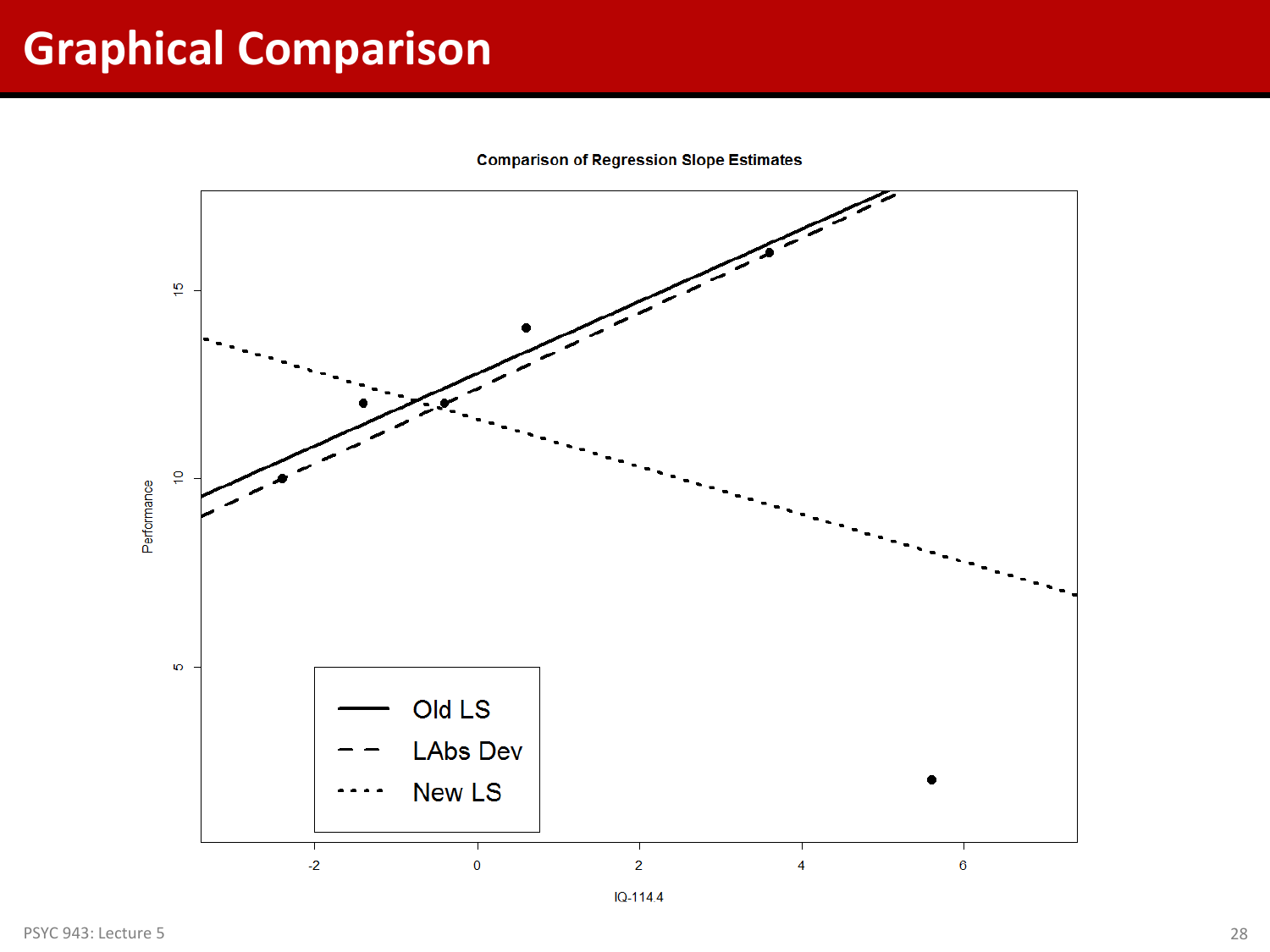# **QUANTILE REGRESSION EXAMPLE**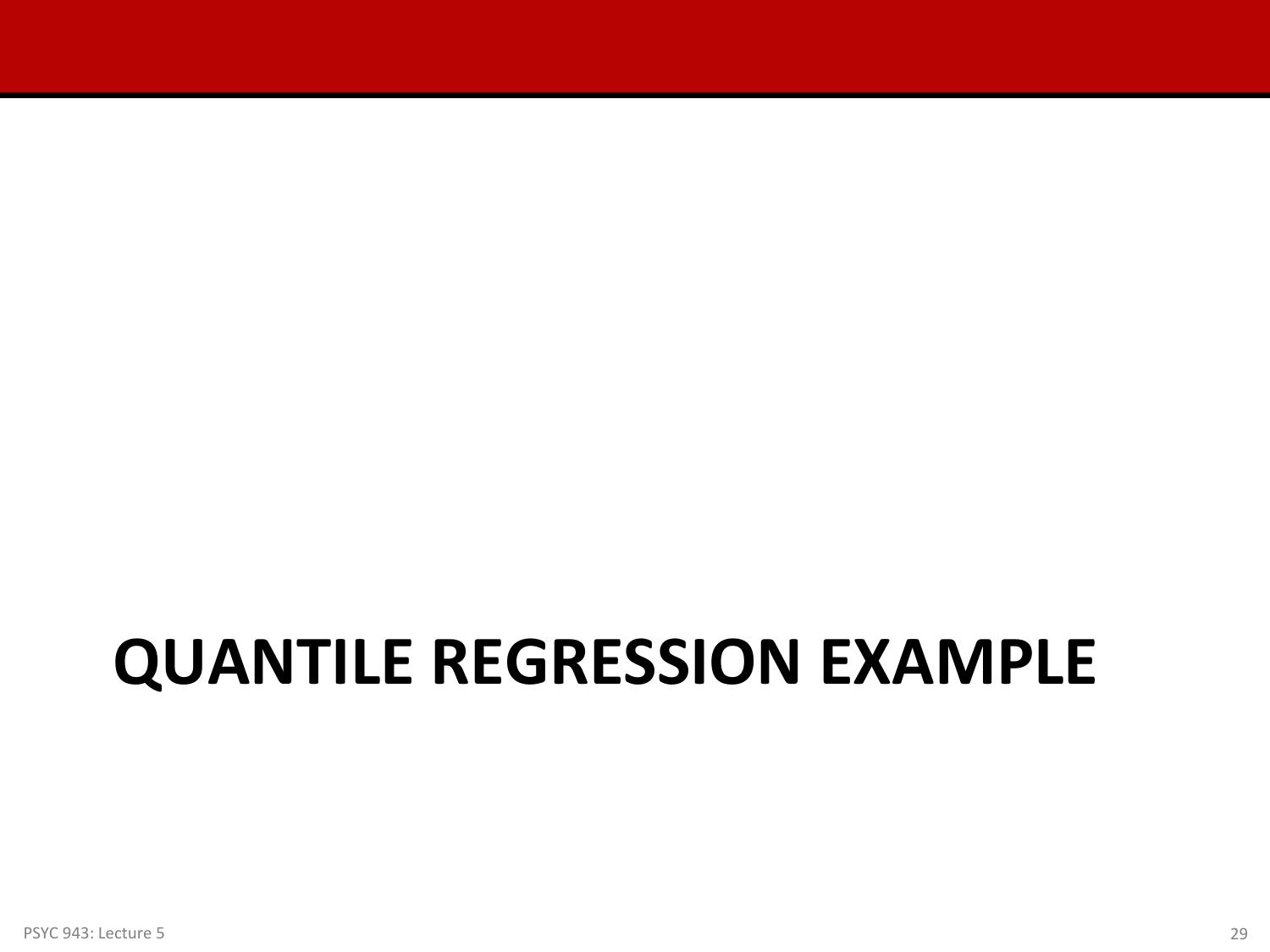### **Using Quantile Regression**

- Quantile regression is a useful research tool for:
	- When data are skewed
	- $\triangleright$  Influential (potentially outlying) observations are present
	- $\triangleright$  Interactions between your IVs and your DV
- Quantile regression (as in PROC QUANTREG) cannot help:
	- $\triangleright$  Dependency within or between cases
	- $\triangleright$  Non-constant variance of residual terms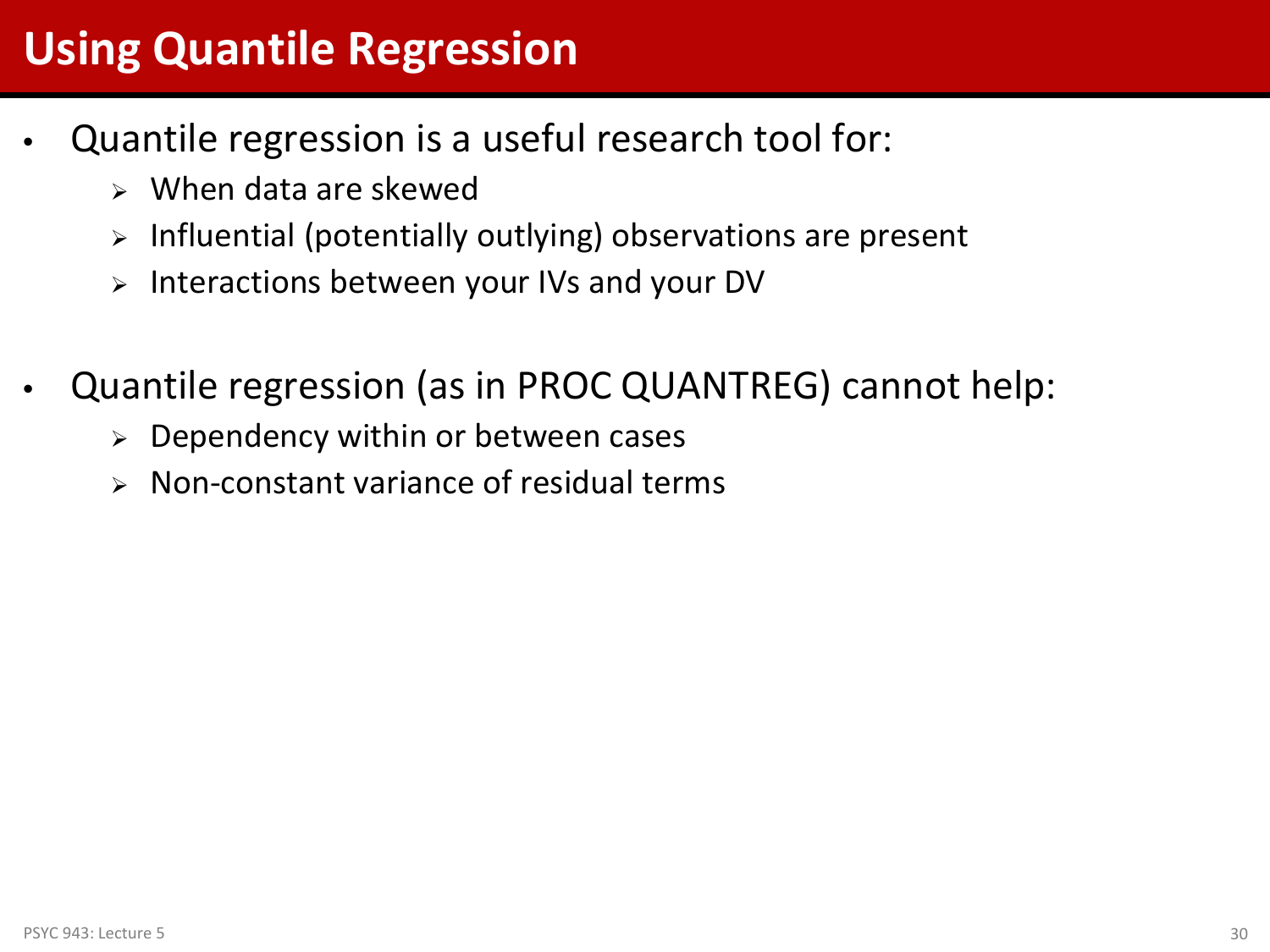#### **Data Example #3: Change Detection Speed**

- To demonstrate quantile regression, we will use data where:
	- $\triangleright$  Y = Reaction Time (in seconds) to detect the change between two otherwise same pictures (mean across 60ish trials)
	- $\geq$  Age65 = Age in years, centered at 65
	- $\triangleright$  Nearvis 4 = near vision in logarithmic units (center point is 20/20 vision = .4)
		- $\cdot$  Higher scores = worse vision
- Our goal: to predict reaction time across all quantiles to see if age, near vision, or their interaction have an effect
	- $>$  In aging literature there is a debate about where slowing in reaction time happens: whether it is a general shift or it is more spread out
- Our process: we will first fit (estimate) a least squares GLM and then use the quantile approach to investigate these data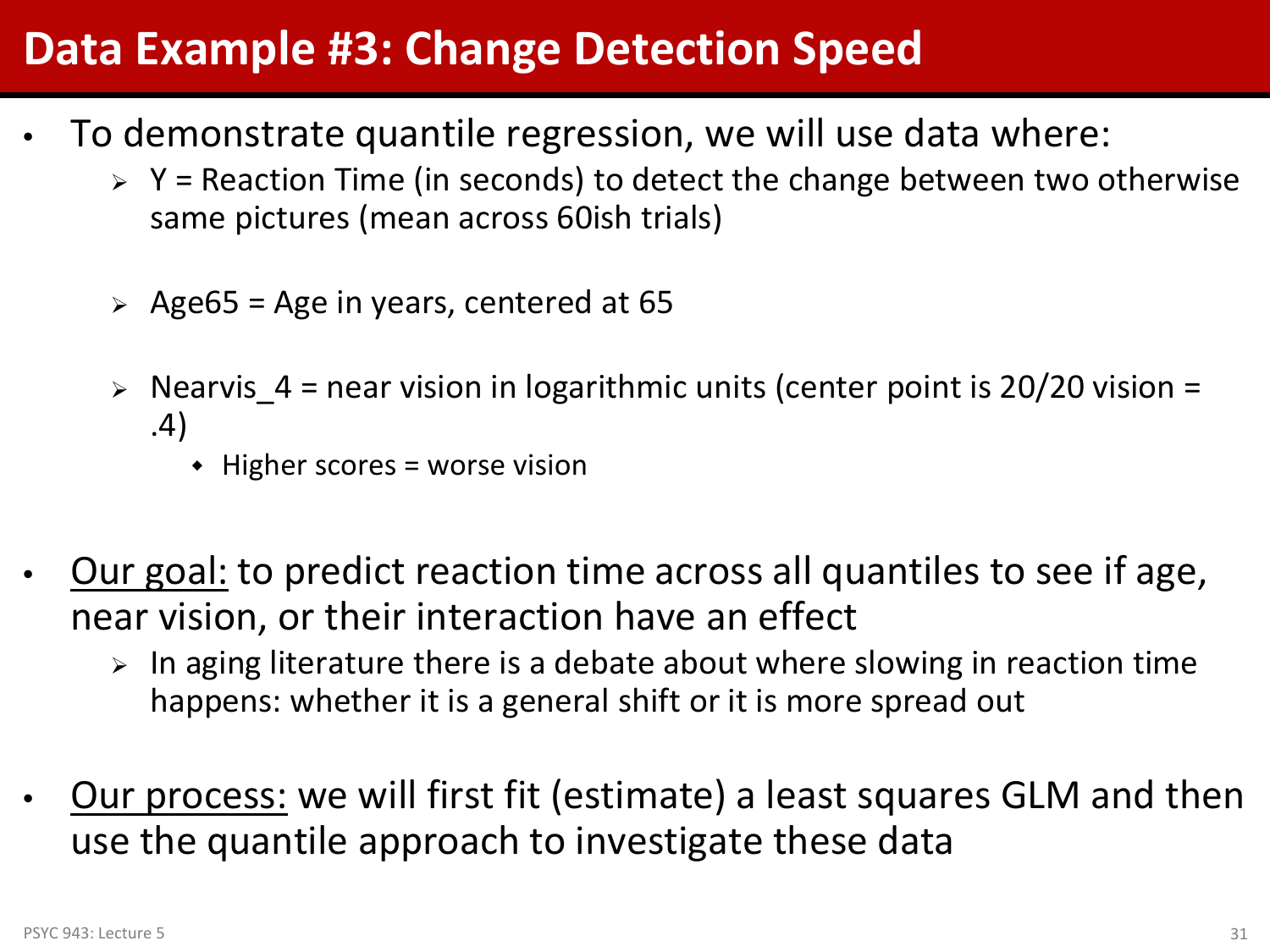We first analyze these data using PROC GLM:

PROC GLM DATA=work.lesama PLOTS=(ALL DIAGNOSTICS(UNPACK)); MODEL gmean =  $age65$  nearvis 4 age65\*nearvis 4 / SOLUTION; RUN:

• Here were our results:

| <b>Parameter</b>     |             | <b>Estimate Standard Error t Value Pr &gt;  t    </b> |       |        |
|----------------------|-------------|-------------------------------------------------------|-------|--------|
| <b>Intercept</b>     | 12.45918412 | 0.30396622                                            | 40.99 | < 0001 |
| age65                | 0.12193431  | 0.00745474                                            | 16.36 | < 0001 |
| nearvis <sub>4</sub> | 1.35334485  | 0.89722472                                            | 1.51  | 0.1335 |
| age65*nearvis 4      | 0.04905639  | 0.04234832                                            | 1.16  | 0.2485 |

- From this we \*would\* conclude that:
	- $\triangleright$  There was no age by near vision interaction
	- There was no simple **(conditional)** near vision main effect
	- As age increased, the **conditional mean** response time also increased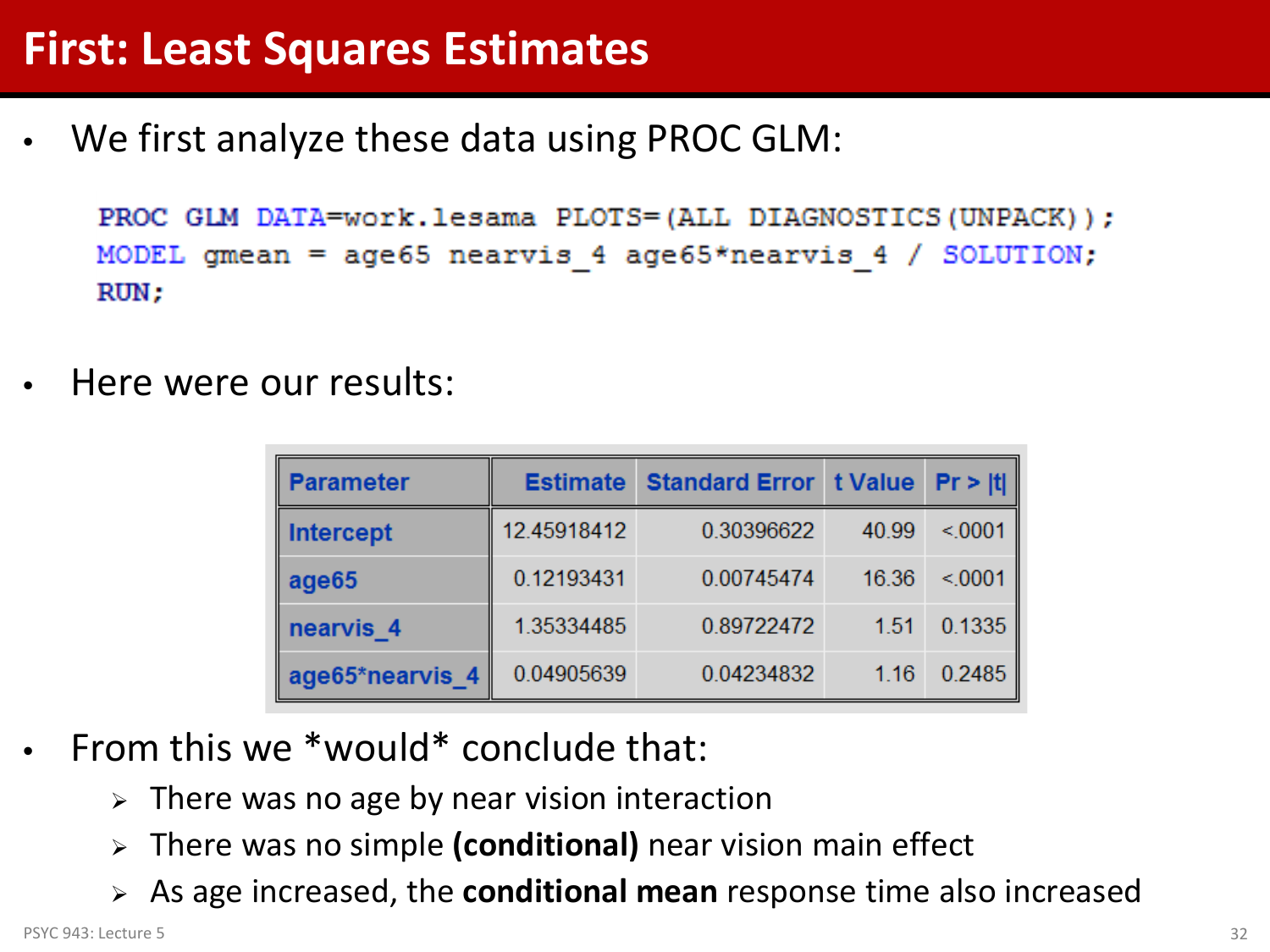#### **But…What About \*THESE GUYS\* (in residuals)**

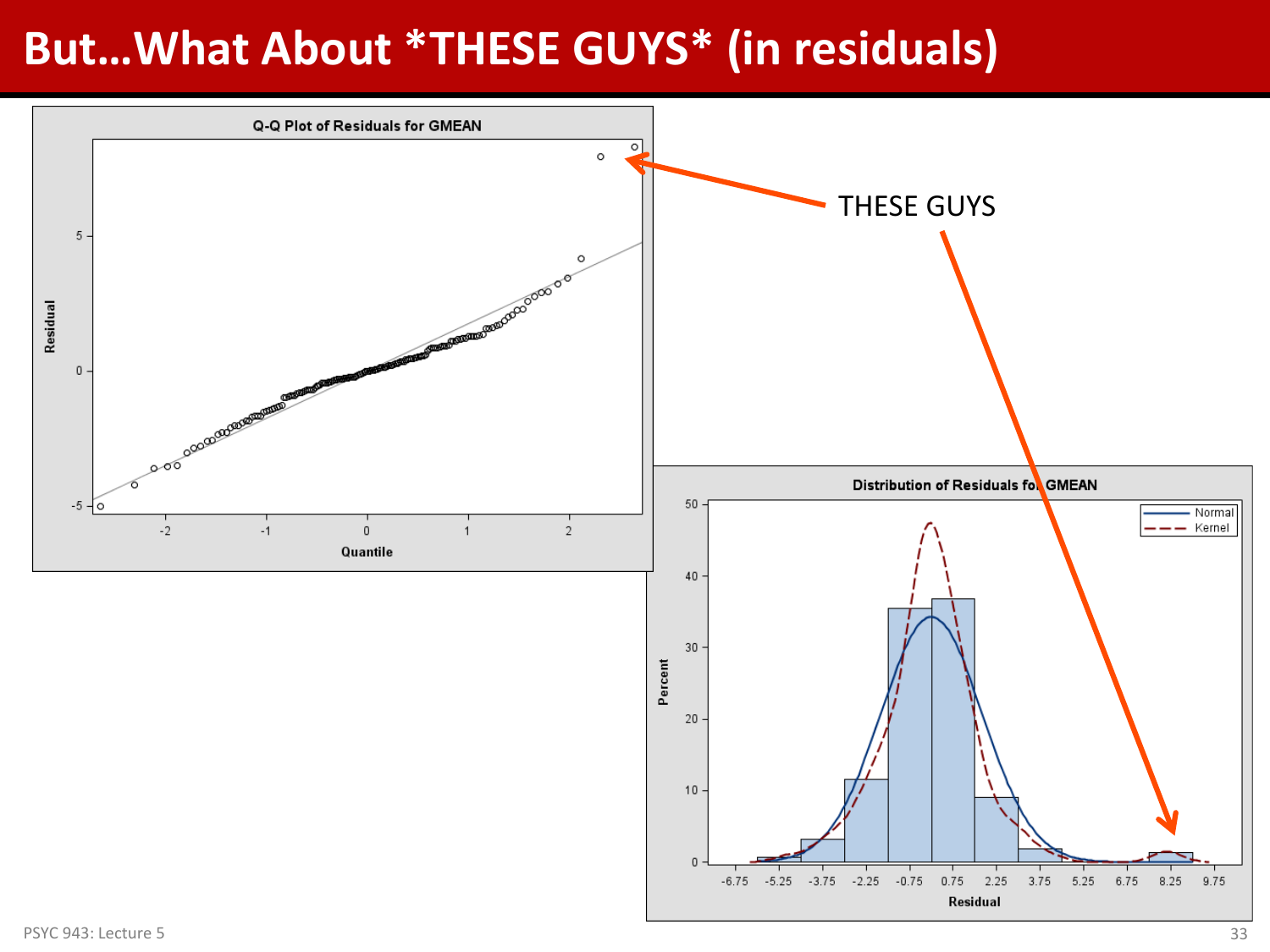#### **From Least Squares to Quantiles**

Next, we will subject these data to a quantile analysis using PROC QUANTREG

```
PROC OUANTREG DATA=work.lesama PLOTS=(ALL) CI=RESAMPLING;
MODEL gmean = age65 nearvis 4 age65*nearvis 4 /QUANTILE = PROCESS SEED=8675309 PLOT=QUANTPLOT;
RUN:
```
- QUANTILE = PROCESS literally tries every quantile possible for these data
- $\triangleright$  SEED = 8675309<http://www.youtube.com/watch?v=FkpGQUflBwU>
	- $\bullet$  Keeps the CIs the same

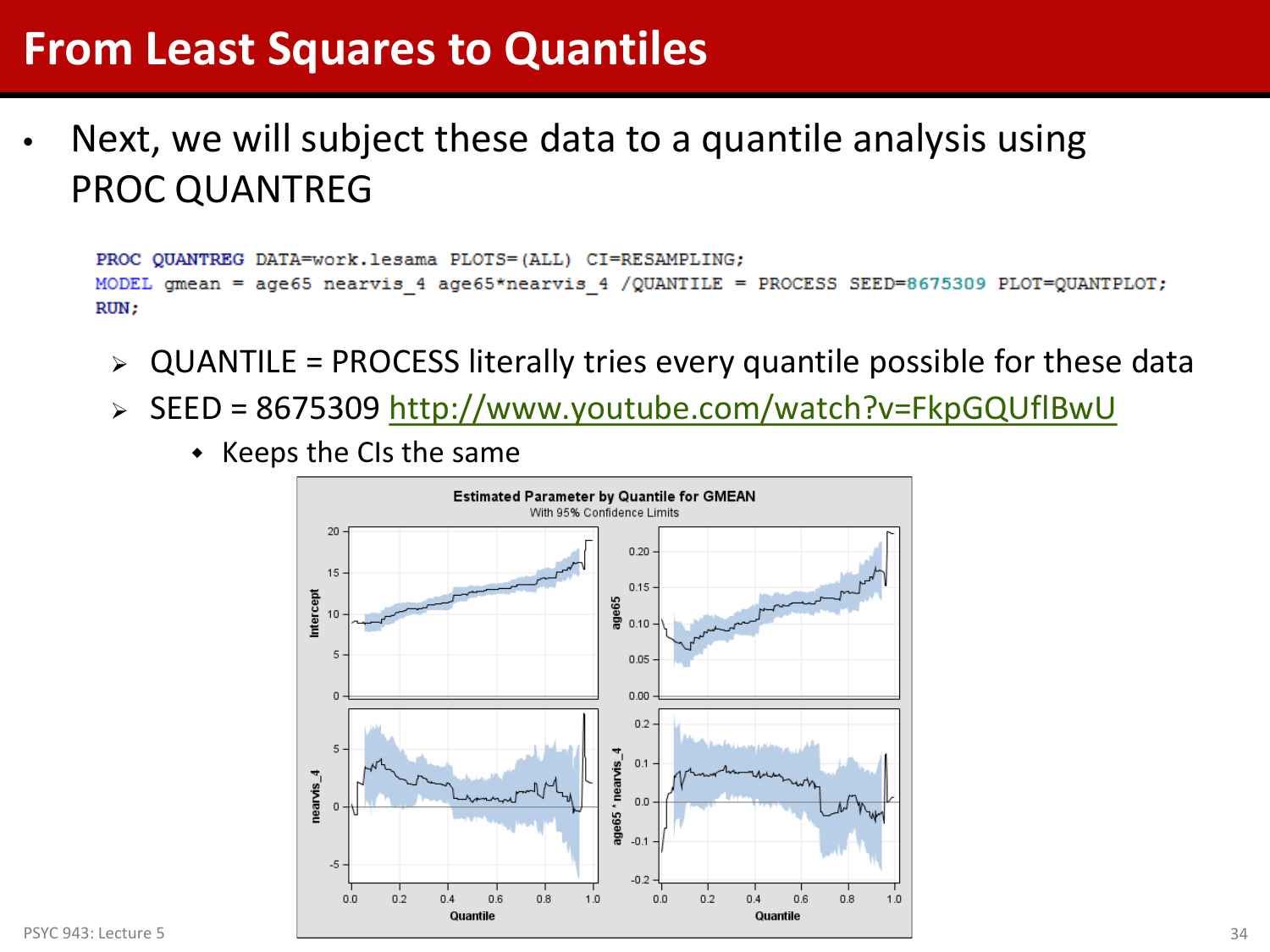#### **Interpreting Quantile Regression Results**

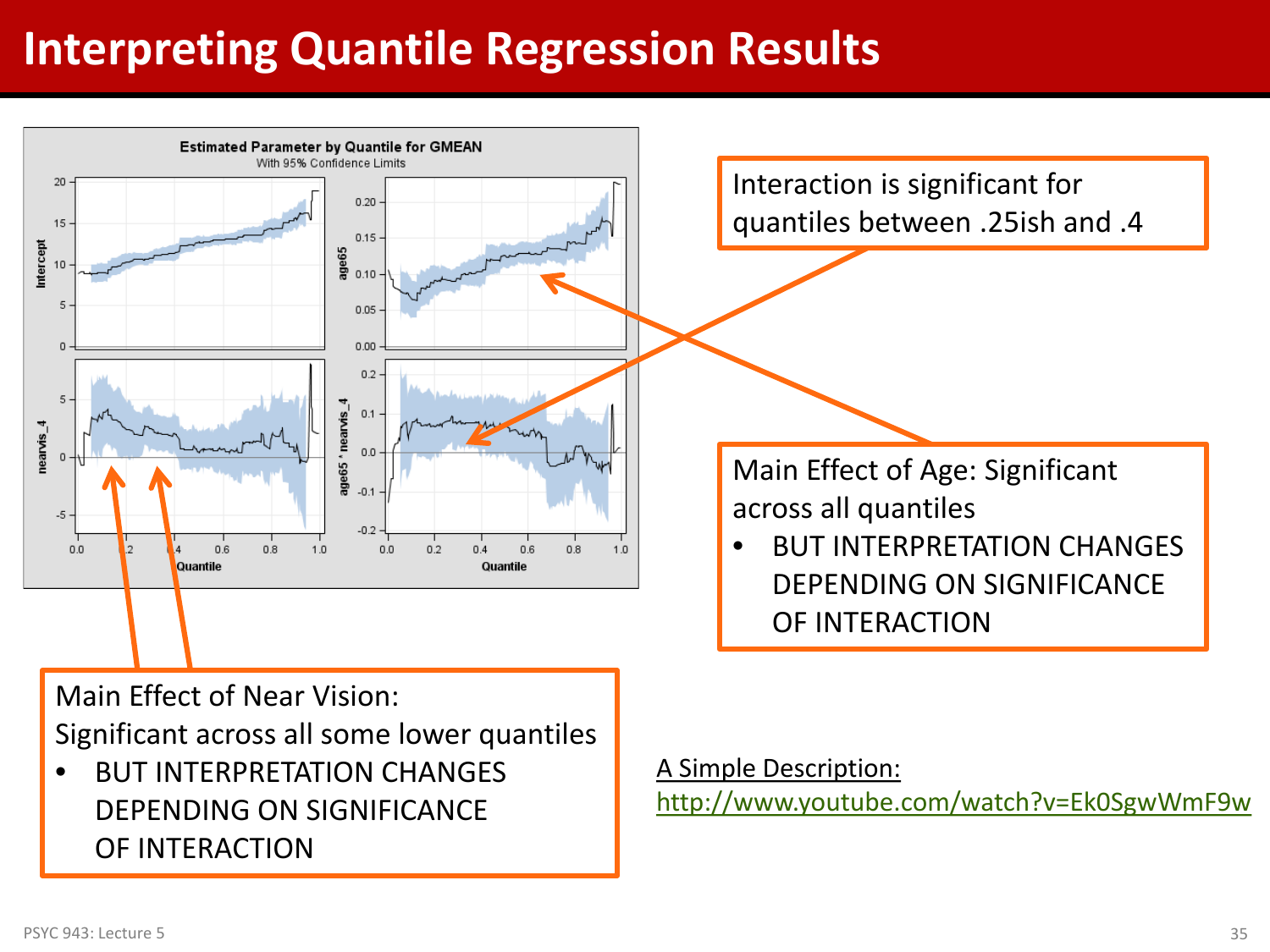#### **Upon Further Review: For Specific Quantiles**

- PROC QUANTREG can give specific parameter estimates for any quantile, allowing for the same linear model interpretation for any part of the **conditional distribution of the response variable (DV)**
	- $\triangleright$  Interactions and main effects run the world

```
PROC QUANTREG DATA=work.lesama PLOTS=(ALL) CI=RESAMPLING;
MODEL gmean = age65 nearvis 4 age65*nearvis 4 /QUANTILE = 0.25 0.5 0.75 SEED=8675309 PLOT=QUANTPLOT;
RUN:
```
• We will inspect the results from quantiles .25, .50, and .75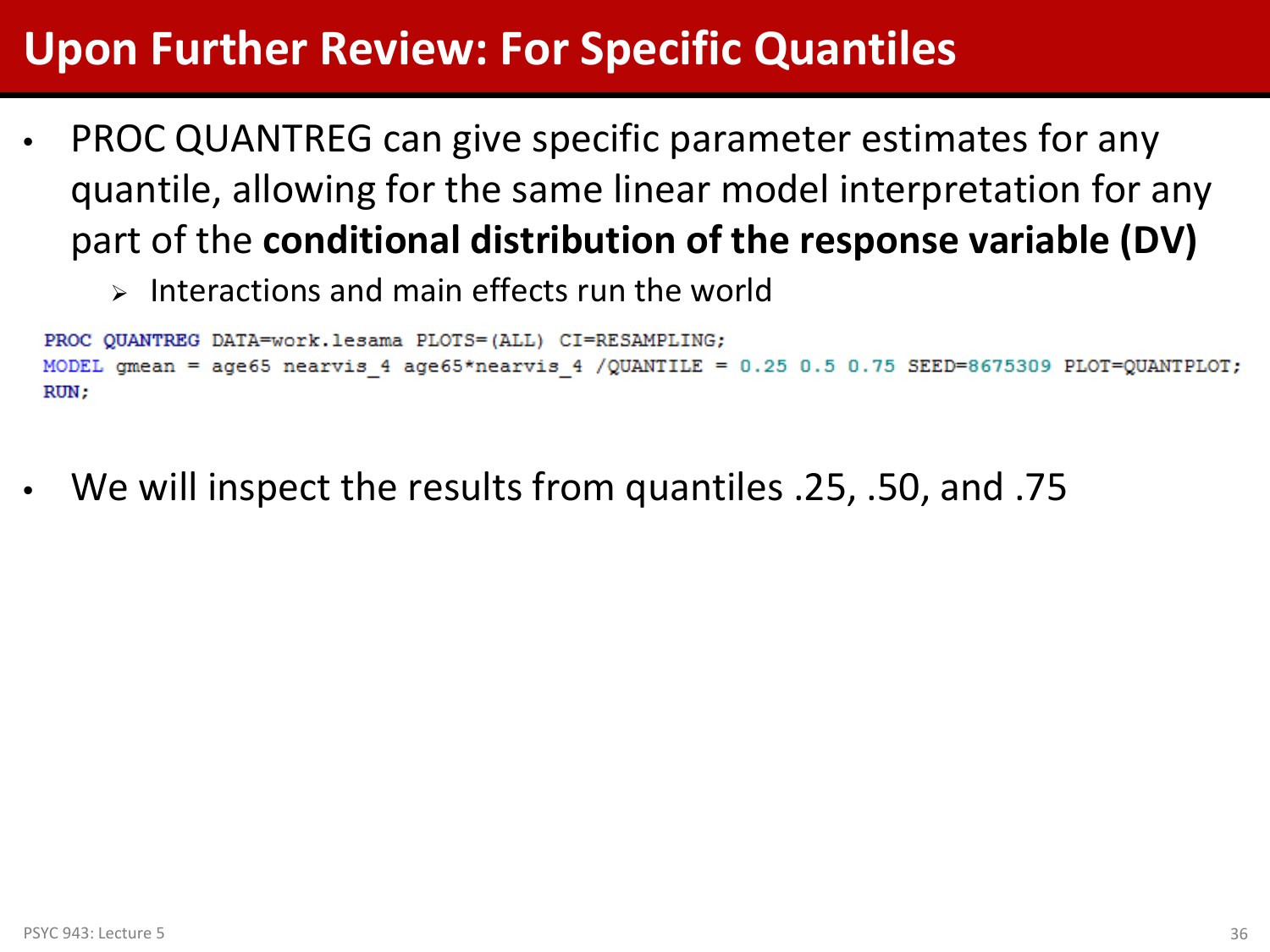# **Results from Quantile .25 (FAST PEOPLE)**

| <b>Parameter Estimates</b> |    |                 |                                                      |           |         |       |        |  |  |  |  |
|----------------------------|----|-----------------|------------------------------------------------------|-----------|---------|-------|--------|--|--|--|--|
| <b>Parameter</b>           | DF | <b>Estimate</b> | Standard Error 95% Confidence Limits t Value Pr >  t |           |         |       |        |  |  |  |  |
| Intercept                  |    | 10.6233         | 0.3836                                               | 9.8654    | 11.3812 | 27.69 | < 0001 |  |  |  |  |
| age65                      |    | 0.0929          | 0.0092                                               | 0.0747    | 0.1111  | 10.10 | < 0001 |  |  |  |  |
| nearvis 4                  |    | 1.9850          | 1.0753                                               | $-0.1396$ | 4.1096  | 1.85  | 0.0669 |  |  |  |  |
| age65*nearvis 4            |    | 0.0789          | 0.0369                                               | 0.0061    | 0.1518  | 2.14  | 0.0340 |  |  |  |  |

- Intercept: predicted value for 25<sup>th</sup> percentile of reaction time for when age is 65 and near vision is perfect
- Age65: increase in predicted value for  $25<sup>th</sup>$  percentile of reaction time for every year of age **when near vision is perfect**
- Nearvis 4: increase in predicted value of 25<sup>th</sup> percentile of reaction time for every one-unit decrease in near vision **when age is 65**
- Age65\*Nearvis 4: increase in the effect of age on the  $25<sup>th</sup>$ percentile per unit increase in near vision **–or–** increase in the effect of near vision per year increase in age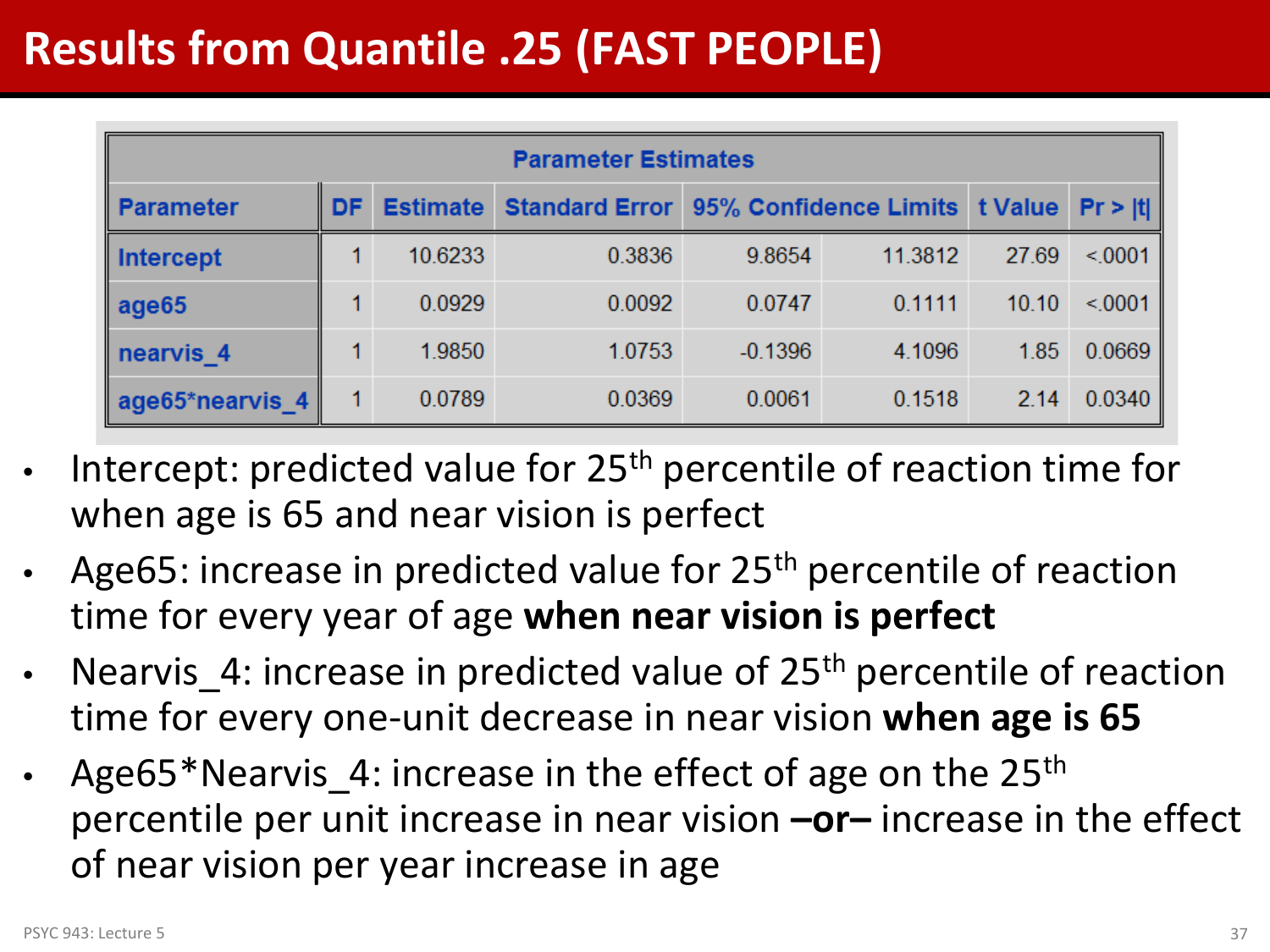# **Results from Quantile .5 (MIDDLE SPEED PEOPLE)**

| <b>Parameter Estimates</b> |           |                 |                                                      |           |         |       |        |  |  |  |  |
|----------------------------|-----------|-----------------|------------------------------------------------------|-----------|---------|-------|--------|--|--|--|--|
| <b>Parameter</b>           | <b>DF</b> | <b>Estimate</b> | Standard Error 95% Confidence Limits t Value Pr >  t |           |         |       |        |  |  |  |  |
| <b>Intercept</b>           |           | 12.6823         | 0.3620                                               | 11.9671   | 13.3974 | 35.04 | < 0001 |  |  |  |  |
| age65                      |           | 0.1264          | 0.0083                                               | 0.1100    | 0.1427  | 15.25 | < 0001 |  |  |  |  |
| nearvis <sub>4</sub>       |           | 0.4893          | 0.8563                                               | $-1.2025$ | 2.1811  | 0.57  | 0.5685 |  |  |  |  |
| age65*nearvis 4            |           | 0.0665          | 0.0380                                               | $-0.0086$ | 0.1416  | 1.75  | 0.0822 |  |  |  |  |

- Intercept: predicted value for  $50<sup>th</sup>$  percentile of reaction time for when age is 65 and near vision is perfect
- Age65: increase in predicted value for 50<sup>th</sup> percentile of reaction time for every year of age **when near vision is perfect**
- Nearvis 4: increase in predicted value of 50<sup>th</sup> percentile of reaction time for every one-unit decrease in near vision **when age is 65**
- Age65\*Nearvis 4: increase in the effect of age on the  $50<sup>th</sup>$ percentile per unit increase in near vision **–or–** increase in the effect of near vision per year increase in age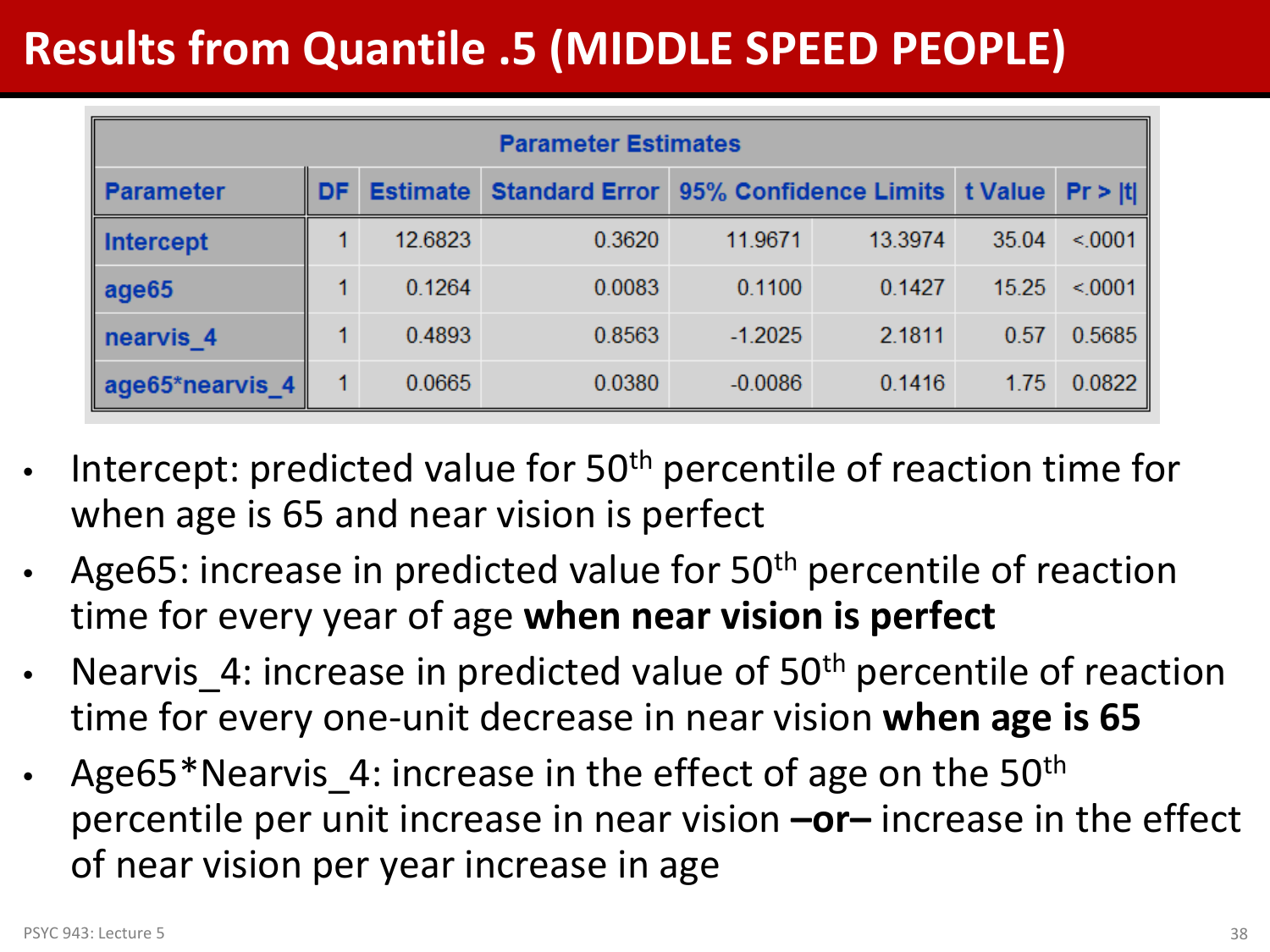# **Results from Quantile .75 (SLOW PEOPLE)**

| <b>Parameter Estimates</b> |    |                 |                                                     |           |         |         |         |  |  |  |  |
|----------------------------|----|-----------------|-----------------------------------------------------|-----------|---------|---------|---------|--|--|--|--|
| <b>Parameter</b>           | DF | <b>Estimate</b> | <b>Standard Error 95% Confidence Limits t Value</b> |           |         |         | Pr >  t |  |  |  |  |
| <b>Intercept</b>           |    | 13.6076         | 0.5483                                              | 12.5243   | 14.6909 | 24.82   | < 0001  |  |  |  |  |
| age65                      |    | 0.1351          | 0.0114                                              | 0.1125    | 0.1577  | 11.83   | < 0001  |  |  |  |  |
| nearvis <sub>4</sub>       |    | 1.3750          | 1.5973                                              | $-1.7810$ | 4.5309  | 0.86    | 0.3907  |  |  |  |  |
| age65*nearvis 4            |    | $-0.0275$       | 0.0560                                              | $-0.1382$ | 0.0831  | $-0.49$ | 0.6239  |  |  |  |  |

- Intercept: predicted value for 75<sup>th</sup> percentile of reaction time for when age is 65 and near vision is perfect
- Age65: increase in predicted value for 75<sup>th</sup> percentile of reaction time for every year of age **when near vision is perfect**
- Nearvis 4: increase in predicted value of 75<sup>th</sup> percentile of reaction time for every one-unit decrease in near vision **when age is 65**
- Age65\*Nearvis 4: increase in the effect of age on the  $75<sup>th</sup>$ percentile per unit increase in near vision **–or–** increase in the effect of near vision per year increase in age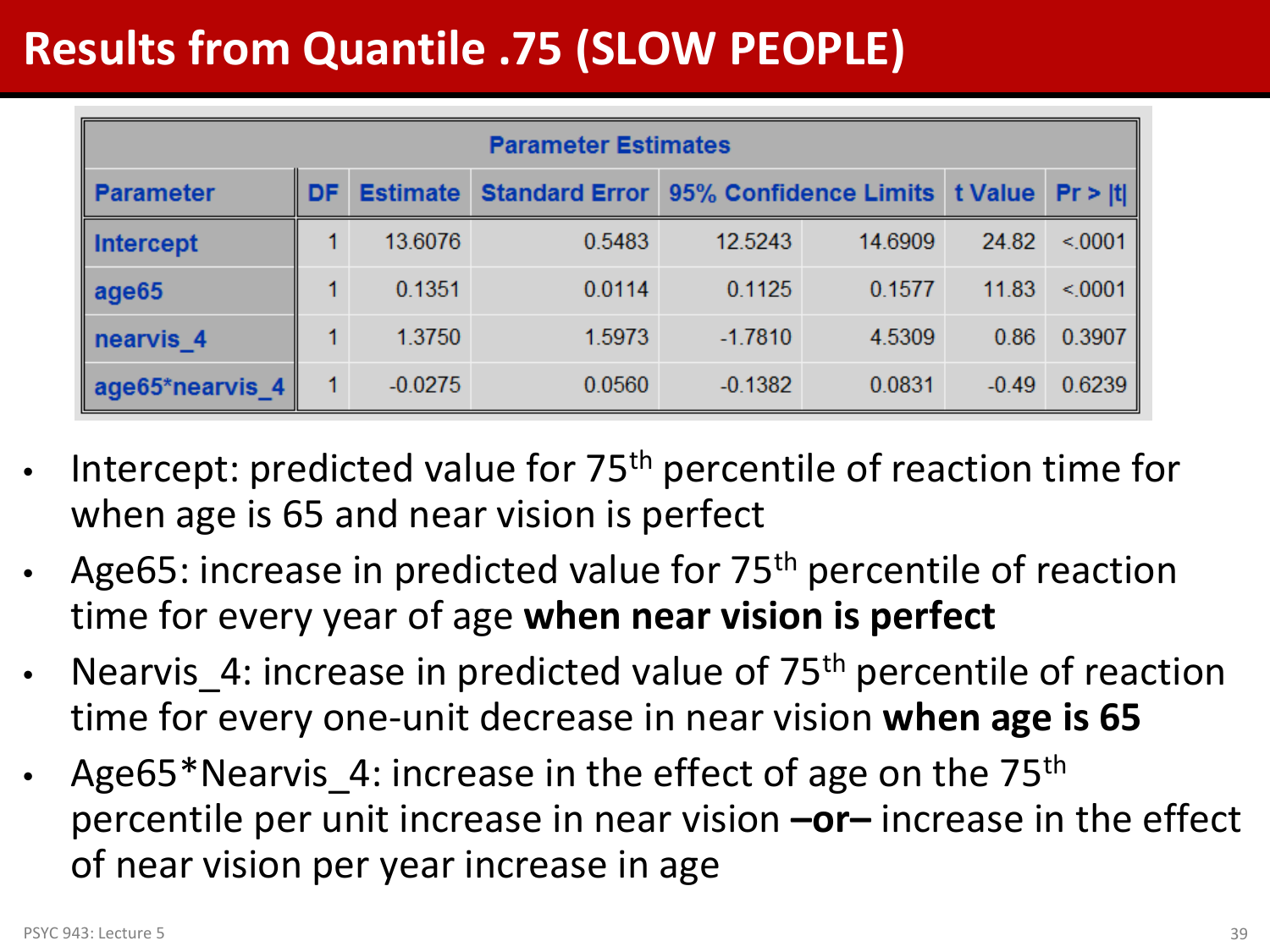# **QUANTILE REGRESSION IN OTHER FIELDS**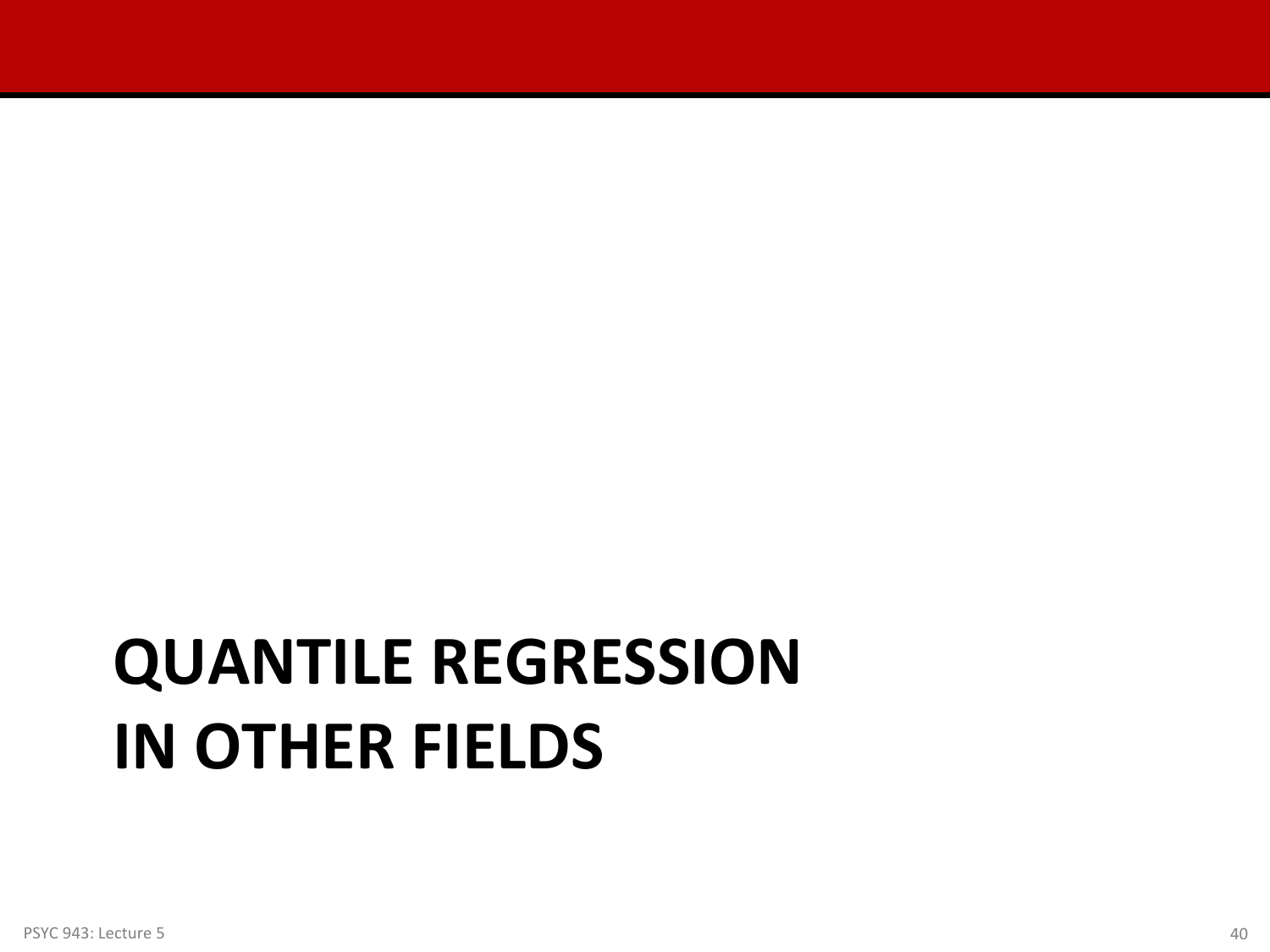# **Quantile Regression Use in Other Fields: Weather**



<http://www.spc.noaa.gov/wcm/adj.html>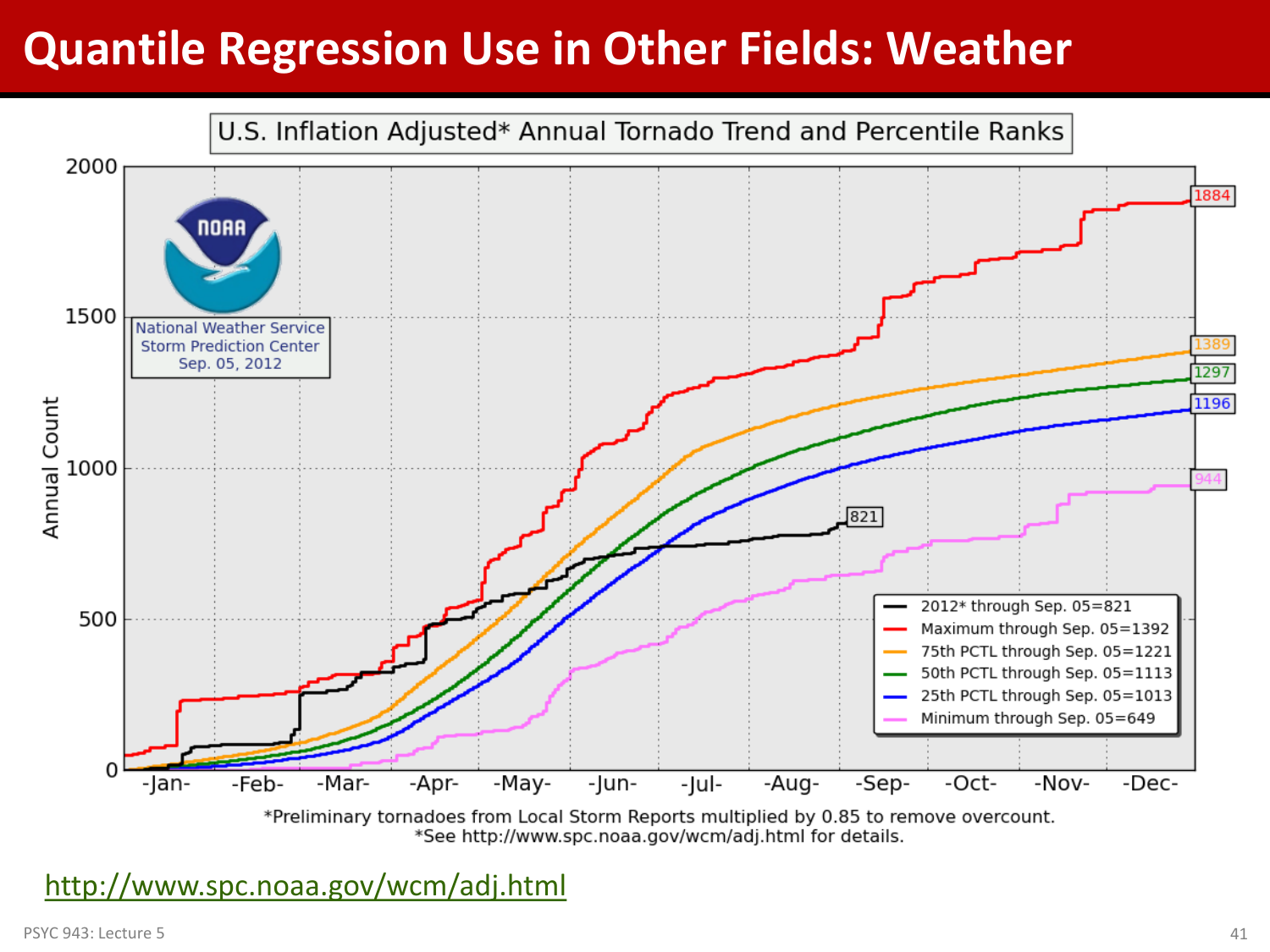#### **Quantile Regression Use in Other Fields: Salaries**

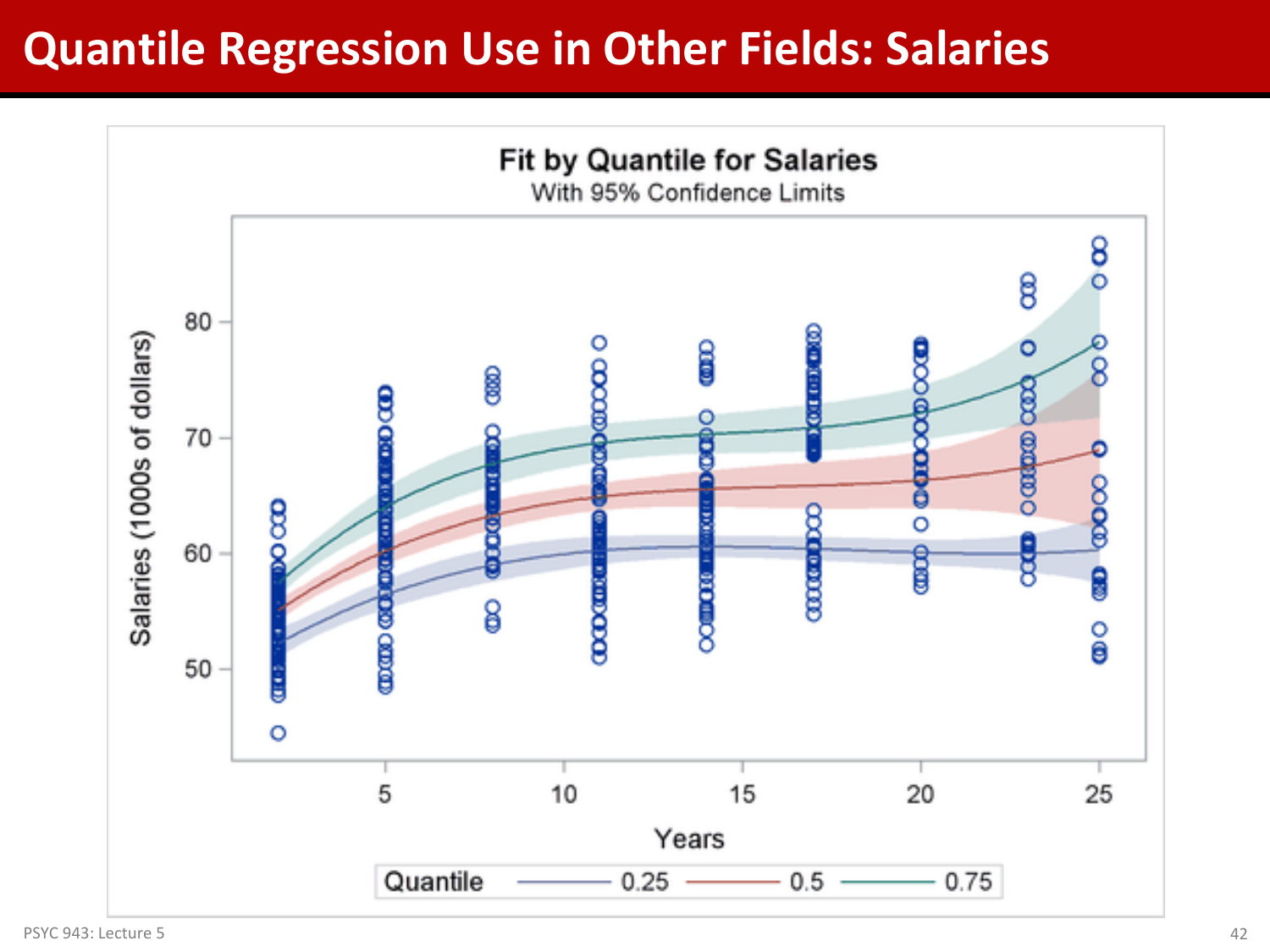# **WRAPPING UP**